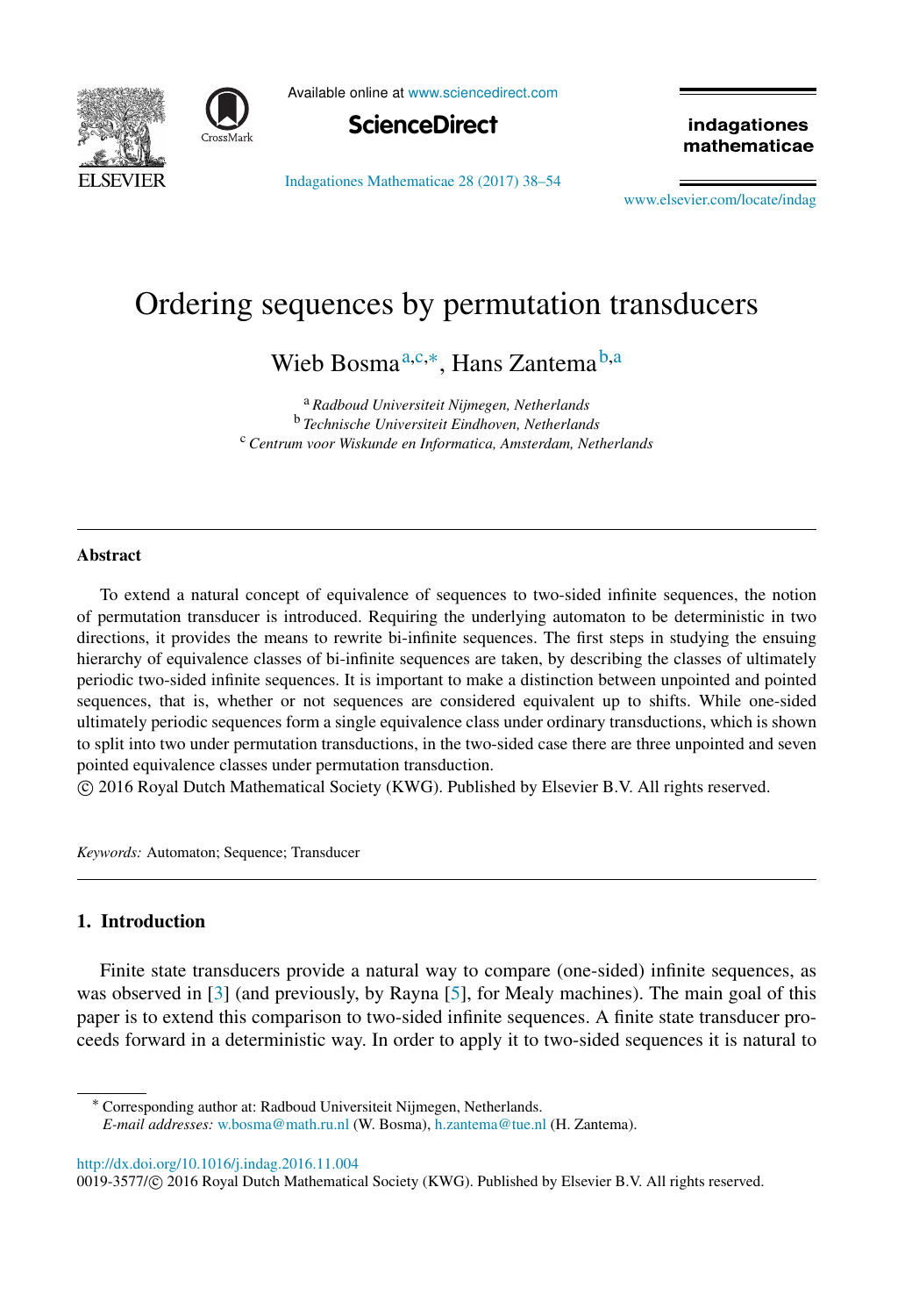add a requirement of co-determinism in order also to be able to proceed backward deterministically. This means that not only for every state and symbol there is exactly one outgoing arrow (as is required by determinism), but also exactly one incoming arrow. This requirement is exactly the same as the restriction for a deterministic finite automaton (DFA,  $[1,6]$  $[1,6]$ ) to be a permutation automaton, see for example [\[7\]](#page-16-4). That is why we call the resulting kind of state transducer a *permutation transducer*: a permutation transducer is a permutation automaton with output, just like a finite state transducer is a finite automaton with output.

Equivalence under transducers organizes infinite sequences into a hierarchy with interesting properties, as ongoing research is revealing, see for example [\[2](#page-16-5)[,4\]](#page-16-6). Under the stricter notion of equivalence under permutation transducers a finer hierarchy of one-sided sequences arises, as well as a novel hierarchy of bi-infinite sequences (in fact, two distinct versions of them, see below). We take the first steps here to explore the lower regions of these new hierarchies. Explicitly, we completely describe the set of ultimately periodic infinite sequences and how it splits into equivalence classes.

Although our main goal is to study the effect of permutation automata on two-sided sequences, first in Section [2](#page-1-0) we investigate their effect on one-sided sequences. In Section [3](#page-4-0) we investigate the effect of permutation automata on pointed two-sided sequences, reusing results from Section [2](#page-1-0) as much as possible. Next, in Section [4](#page-10-0) we do the same for unpointed two-sided sequences, being pointed two-sided sequences modulo shifting. Finally, we give some further results relating to the new hierarchy and some open problems in Section [5.](#page-11-0)

#### <span id="page-1-0"></span>2. One-sided sequences

A (one-sided infinite) sequence  $\sigma$  over an alphabet  $\Sigma$  is a mapping  $\sigma : \mathbb{N} \to \Sigma$ , where  $\mathbb{N} = \{0, 1, 2, 3, \ldots\}$ . It is often more convenient to denote  $\sigma(i)$  by  $\sigma_i$ , just as indexing is used on finite sequences in  $\Sigma^*$ . For  $u = u_0u_1 \cdots u_{n-1} \in \Sigma^*$  and  $\sigma : \mathbb{N} \to \Sigma$  we then define concatenation  $u\sigma : \mathbb{N} \to \Sigma$  by  $(u\sigma)_i = u_i$  for  $i < n$  and  $(u\sigma)_i = \sigma_{i-n}$  for  $i \geq n$ . Also,  $u^\omega$  is defined by  $u_i^{\omega} = u_i$  mod *n* for  $u \in \Sigma^*$ ; the empty sequence of length 0 is denoted by  $\epsilon$ . A sequence of the form  $u^{\omega}$  for  $u \neq \epsilon$  is called (purely) *periodic*; a sequence of the form  $uv^{\omega}$  for  $v \neq \epsilon$  is called *ultimately periodic*.

A representation  $uv^{\omega}$  of an ultimately periodic sequence is called *canonical* if either  $u = \epsilon$ or the last element of  $v$  is distinct from the last element of  $u: u$  is the smallest prefix of the sequence such that the remainder of the sequence is periodic. Moreover we take the size of  $v$  to be minimal. It is straightforward to show that every ultimately periodic sequence has a unique canonical representation.

In the following we may think of  $\Sigma = \{0, 1\}$ , but all our claims hold for any finite  $\Sigma$ containing two distinct elements 0, 1.

A finite state transducer (FST, or transducer for short)  $T = (Q, q_0, \delta, \lambda)$  over  $\Sigma$  is defined to consist of a finite set *Q* of states, an initial state  $q_0 \in Q$ , a transition function  $\delta : Q \times \Sigma \to Q$ and an output function  $\lambda: Q \times \Sigma \to \Sigma^*$ .

The standard way to draw a transducer  $T = (Q, q_0, \delta, \lambda)$  is by a directed graph in which Q is the set of nodes, and for every  $q \in Q$ ,  $a \in \Sigma$  an arrow from *q* to  $\delta(q, a)$  is drawn, labeled by  $a|\lambda(q, a)$ . The initial state  $q_0 \in Q$  is marked by an incoming arrow.

Both  $\delta$  and  $\lambda$  are extended to  $Q \times \Sigma^*$  by defining, recursively

$$
\begin{aligned}\n\delta(q,\epsilon) &= q, & \quad \delta(q, au) &= \delta(\delta(q, a), u), \\
\lambda(q,\epsilon) &= \epsilon, & \quad \lambda(q, au) &= \lambda(q, a)\lambda(\delta(q, a), u)\n\end{aligned}
$$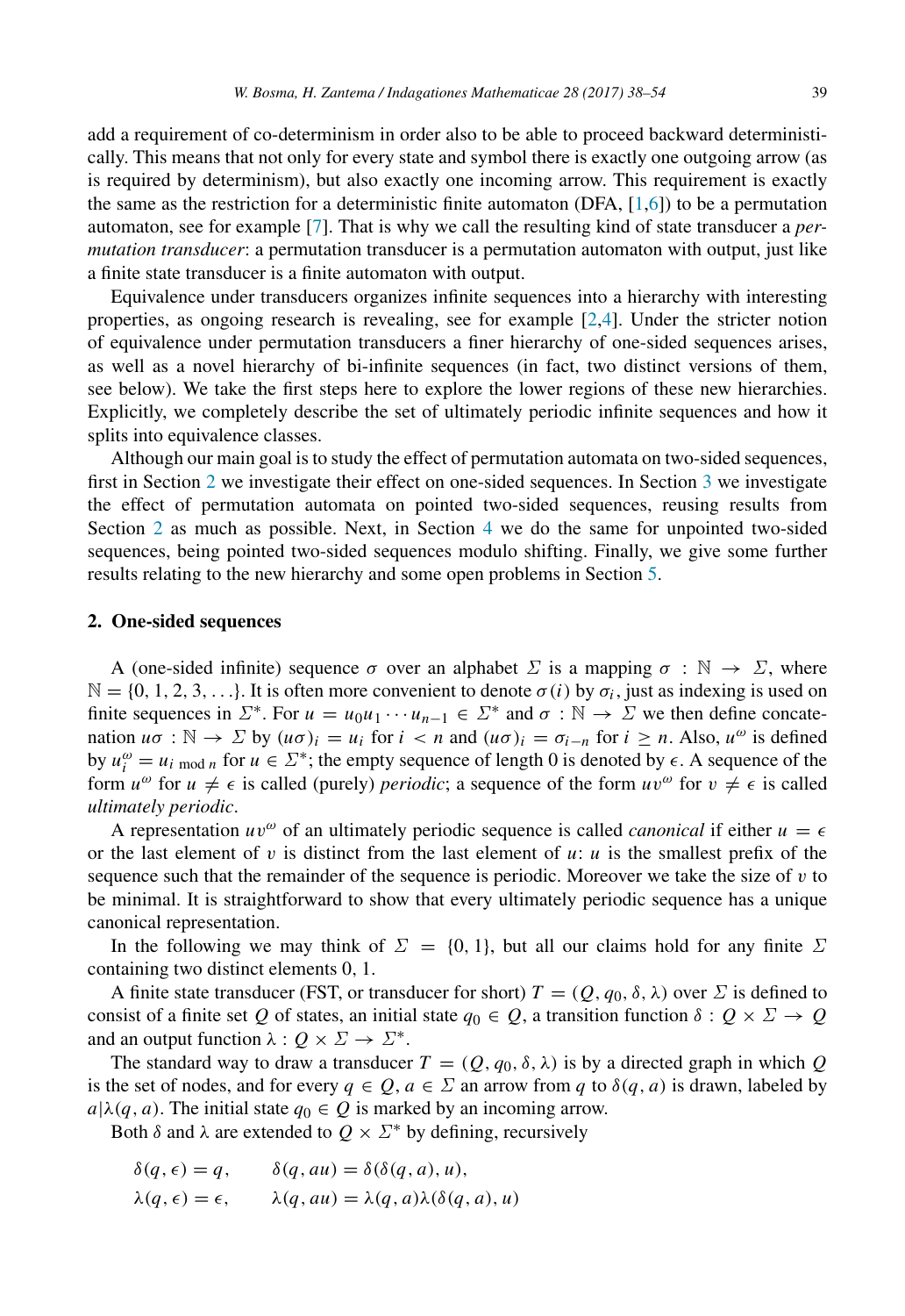for  $a \in \Sigma$  and  $u \in \Sigma^*$ . It is straightforward from this definition that if *u* is prefix of *v* then  $\lambda(q_0, u)$  is a prefix of  $\lambda(q_0, v)$ . This ensures well-definedness of the following definition:

$$
T(\sigma) = \lim_{n \to \infty} \lambda(q_0, u_0 u_1 \cdots u_{n-1}).
$$

Here  $T(\sigma)$  is either finite or infinite. If  $q_1, q_2, \ldots$  is defined by  $q_{i+1} = \delta(q_i, \sigma_i)$  for  $i \ge 0$ , then  $T(\sigma)$  is the limit concatenation of  $\lambda(q_0, \sigma_0)\lambda(q_1, \sigma_1)\lambda(q_2, \sigma_2)\cdots$ .

A key notion of  $[3,2]$  $[3,2]$  is the pre-order > defined on sequences by

$$
\sigma \geq \tau \iff \exists \text{ finite state transducer } T : \tau = T(\sigma).
$$

Equivalence classes of  $>$   $\cup$  < are called *degrees*, and  $>$  implies an order on degrees. The main goal of [\[3,](#page-16-0)[2\]](#page-16-5) is to investigate the structure of this order, in particular the investigation of *atoms*: elements that are strictly greater than the bottom element, but not strictly greater than any other sequence strictly greater than the bottom.

In order to extend the action of transducers to two-sided infinite sequences, it is natural to consider finite state transducers for which the transition function  $\delta$  not only deterministically defines forward processing of any sequence, but also backward processing. For automata without output this extra requirement has been investigated in *permutation automata* [\[7\]](#page-16-4), therefore the corresponding variant of transducers will be called *permutation transducer*. More precisely, we have the following definition.

**Definition 1.** A permutation transducer over  $\Sigma$  is a finite state transducer  $T = (Q, q_0, \delta, \lambda)$  with the additional requirement that for every  $a \in \Sigma$  the function  $q \mapsto \delta(q, a)$  is a bijection from *Q* to *Q*.

For  $\sigma$ ,  $\tau : \mathbb{N} \to \Sigma$  we define  $\geq_p$  by

 $\sigma \geq p \tau \iff \exists$  permutation transducer  $T : \tau = T(\sigma)$ .

A *partial permutation transducer*  $T = (Q, q_0, \delta, \lambda)$  consists of a finite set Q and initial state  $q_0 \in Q$ , together with a partial function  $\delta: Q \times \Sigma \to Q$  such that for every  $q \in Q$ ,  $q \in \Sigma$  there is at most one  $q' \in Q$  such that  $\delta(q', a) = q$ , and  $\lambda : Q \times \Sigma \to \Sigma^*$  is a partial function that is defined on the same pairs that  $\delta$  is defined for.

Thus, in a permutation transducer for every symbol  $a \in \Sigma$  there is exactly one incoming and exactly one outgoing *a*-arrow for every state  $q \in Q$ , but in a partial permutation transducer 'exactly one' is weakened to 'at most one'.

<span id="page-2-0"></span>Lemma 2. *Every partial permutation transducer can be extended to a permutation transducer; that is, if*  $(Q, q_0, \delta, \lambda)$  *is a partial permutation transducer then a permutation transducer*  $(Q, q_0, \delta', \lambda')$  *exists such*  $\delta(q, a) = \delta'(q, a)$  *and*  $\lambda(q, a) = \lambda'(q, a)$  *whenever*  $\delta(q, a)$  *is defined.* 

**Proof.** Initialize  $\delta' = \delta$  and  $\lambda' = \lambda$ . If  $q \in Q$ ,  $a \in \Sigma$  exists for which  $\delta'(q, a)$  is undefined, then there is a  $q' \in Q$  not in the image of  $x \mapsto \delta(x, a)$ ; define  $\delta(q, a) = q'$  and  $\lambda(q, a) = \epsilon$ (or any arbitrary string). Repeat this until (after finitely many steps)  $\delta'(q, a)$  is defined for all  $q \in Q$ ,  $a \in \Sigma$ . Then  $(Q, q_0, \delta', \lambda')$  is a permutation transducer satisfying the requirements.  $\square$ 

The identity transducer  $I = (\{q_0\}, q_0, \delta, \lambda)$  defined by  $\delta(q_0, a) = q_0$  and  $\lambda(q_0, a) = a$  for all  $a \in \Sigma$  is a permutation transducer satisfying  $I(\sigma) = \sigma$  for all  $\sigma$ , proving that  $\geq_p$  is reflexive.

For  $0 \in \Sigma$  let  $0^{\omega}$  :  $\mathbb{N} \to \Sigma$  be defined by  $0_i^{\omega} = 0$  for all  $i \in \mathbb{N}$ . Clearly  $T(\sigma) = 0^{\omega}$  for the permutation transducer  $T = (\{q_0\}, q_0, \delta, \lambda)$  defined by  $\delta(q_0, a) = q_0$  and  $\lambda(q_0, a) = 0$  for  $a \in \Sigma$ , so  $\sigma \geq_p 0^\omega$  for all  $\sigma : \mathbb{N} \to \Sigma$ .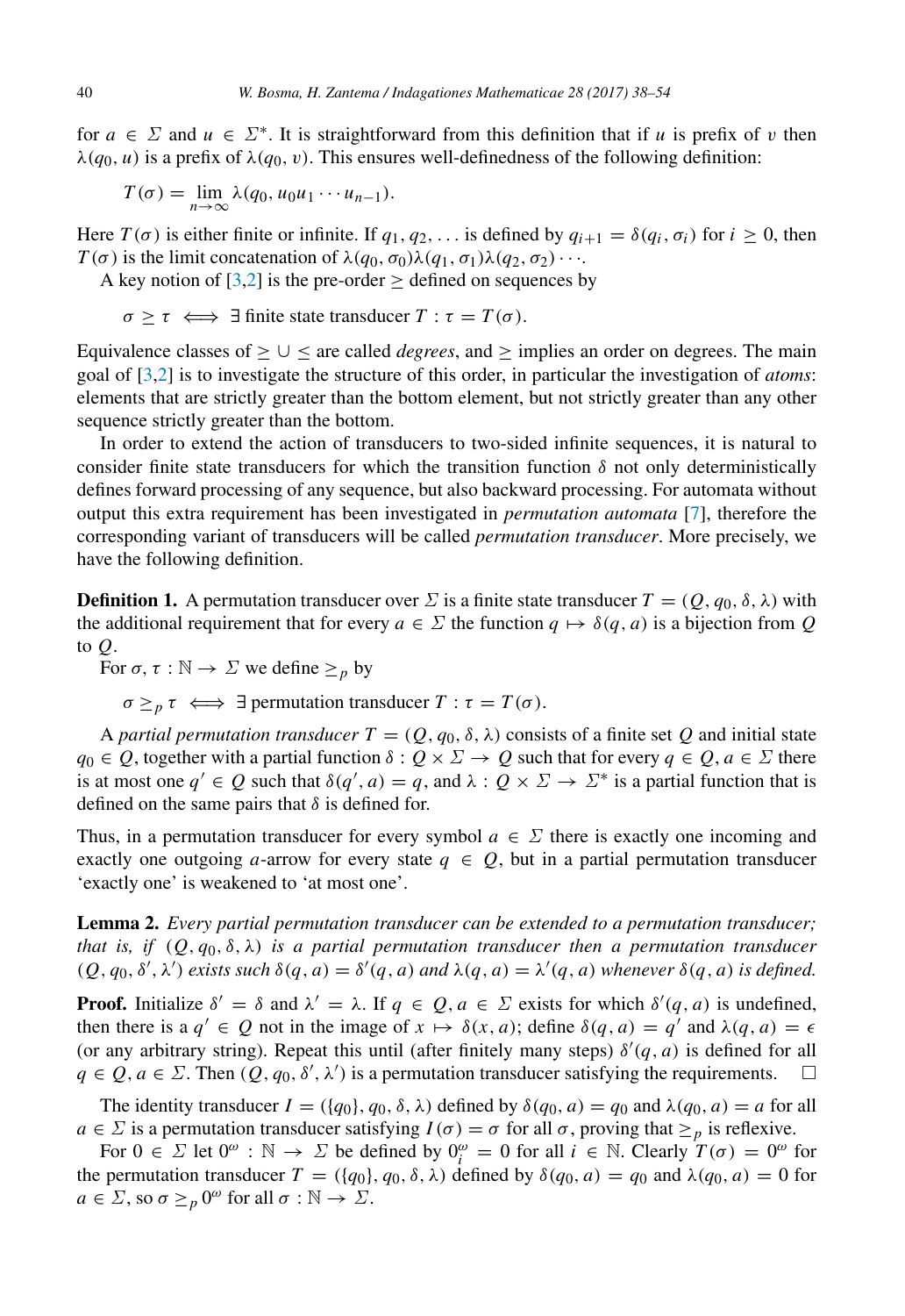<span id="page-3-1"></span>Transitivity of  $\geq_p$  follows from the following lemma.

**Lemma 3.** Let  $T_i = (Q_i, q_{i0}, \delta_i, \lambda_i)$  be permutation transducers for  $i = 1, 2$ . Then the wreath *product of T*1, *T*2*, defined by*

$$
T_1 \cdot T_2 = (Q_1 \times Q_2, (q_{10}, q_{20}), \delta, \lambda)
$$

*with*

$$
\delta((q_1, q_2), a) = (\delta_1(q_1, a), \delta_2(q_2, \lambda_1(q_1, a))),
$$

*where*  $\lambda((q_1, q_2), a) = \lambda_2(q_2, \lambda_1(q_1, a))$ *, is a permutation transducer satisfying* 

$$
T_2(T_1(\sigma)) = (T_1 \cdot T_2)(\sigma)
$$

*for every*  $\sigma : \mathbb{N} \to \Sigma$ .

**Proof.** By definition  $T_1 \cdot T_2$  is a transducer. That  $T_2(T_1(\sigma)) = (T_1 \cdot T_2)(\sigma)$  was already observed in [\[3\]](#page-16-0). So it remains to prove that  $(q_1, q_2) \mapsto \delta((q_1, q_2), a)$  is bijective for every  $a \in \Sigma$ . Since it is a map from the finite set  $Q_1 \times Q_2$  to itself, it suffices to prove injectivity.

Suppose  $\delta((q_1, q_2), a) = \delta((q'_1, q'_2), a)$ . Since

$$
\delta((q_1, q_2), a) = (\delta_1(q_1, a), \delta_2(q_2, \lambda_1(q_1, a)))
$$

and  $\delta((q'_1, q'_2), a) = (\delta_1(q'_1, a), \delta_2(q'_2, \lambda_1(q'_1, a)))$  and  $q \mapsto \delta_1(q, a)$  is injective we conclude  $q'_1 = q_1$ . The remaining proof obligation  $q'_2 = q_2$  follows from the observation that  $q \mapsto$  $\delta_2(q, \lambda_1(q_1, a))$  is a composition of bijective functions, hence injective.  $\square$ 

For  $\sigma$ ,  $\tau : \mathbb{N} \to \Sigma$  we define  $\sim_p$  by

$$
\sigma \sim_p \tau \iff \sigma \geq_p \tau \wedge \tau \geq_p \sigma.
$$

Since  $\geq_p$  is reflexive and transitive,  $\sim_p$  is an equivalence relation, and  $\geq_p$  implies an order on the equivalence classes that we will also denote by  $\geq_p$ . We write  $[\sigma]_p$  for the equivalence class of σ.

In the order based on general finite state transducers, the bottom element  $[0^\omega]$  consists of all ultimately periodic sequences. In our setting based on permutation transducers, the bottom element consists only of the proper subset of all (purely) periodic sequences, as is stated in the following lemma.

## **Lemma 4.** *Let*  $\sigma$ ,  $\tau : \mathbb{N} \to \Sigma$ *. Then:*

<span id="page-3-0"></span> $\sigma \sim_p 0^{\omega} \quad \Longleftrightarrow \quad \sigma$  *is periodic*;

*moreover,*

*σ is periodic and*  $σ ≥<sub>p</sub> τ$   $⇒$  *τ is periodic*.

**Proof.** As observed above, we have  $\sigma \geq_{p} 0^{\omega}$  for all  $\sigma : \mathbb{N} \to \Sigma$ . So for the first claim it remains to prove that  $0^{\omega} \geq_{p} \sigma$  if and only if  $\sigma$  is periodic.

If  $\sigma$  is periodic then  $\sigma = u^{\omega}$  for some non-empty string *u*, and  $T(0^{\omega}) = \sigma$  for the permutation transducer  $T = (\{q_0\}, q_0, \delta, \lambda)$  defined by  $\delta(q_0, a) = q_0$  and  $\lambda(q_0, a) = u$  for  $a \in \Sigma$ , proving 0 <sup>ω</sup> ≥*<sup>p</sup>* σ.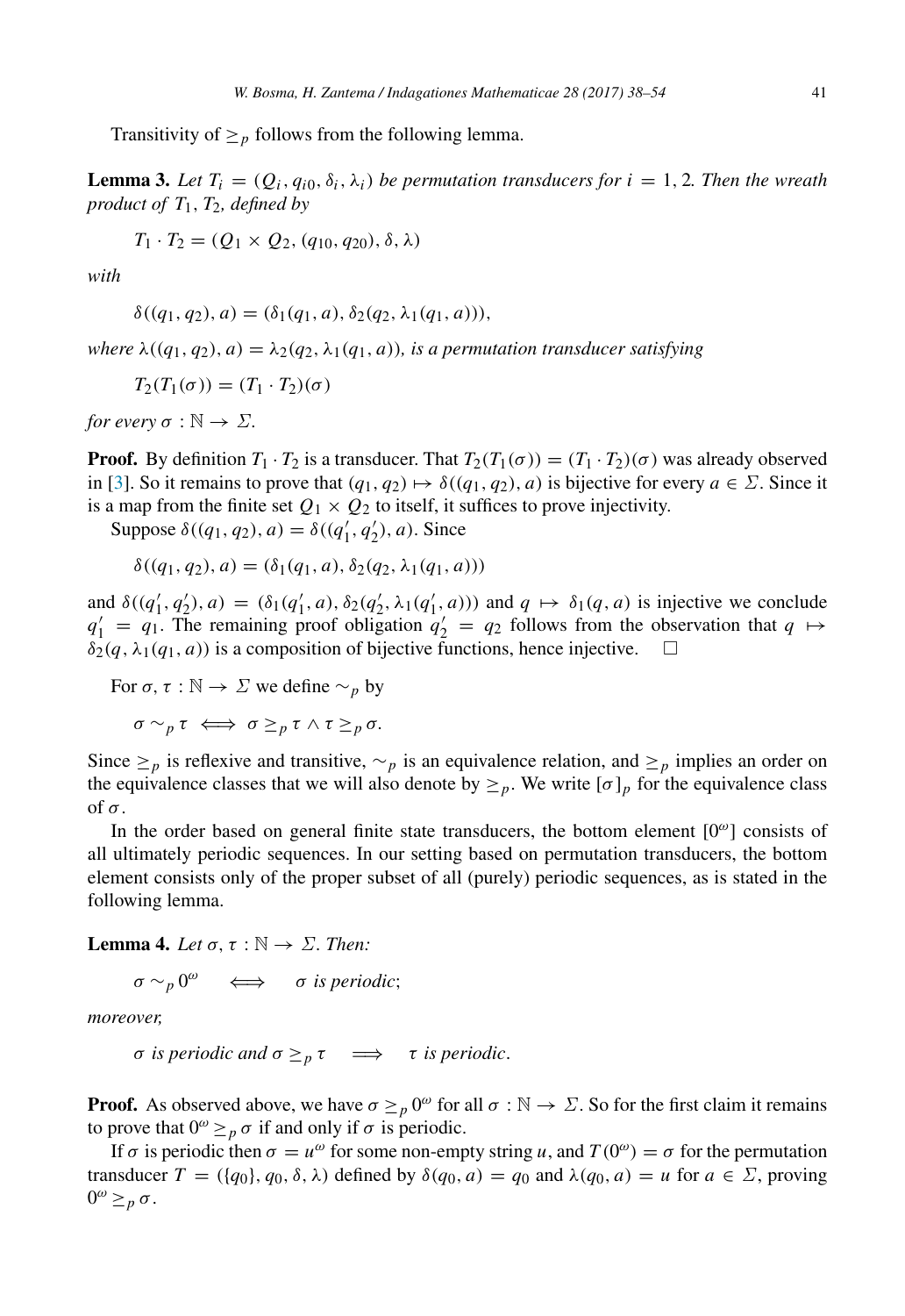Conversely, if  $T(0^{\omega}) = \sigma$  for some permutation transducer  $T = (Q, q_0, \delta, \lambda)$ , then the permutation  $q \mapsto \delta(q, 0)$  has some order k, and hence  $\delta(q_0, 0^k) = q_0$ . Let  $u = \lambda(q_0, 0^k)$ ; then  $\sigma = T(0^{\omega}) = u^{\omega}$  is periodic.

For the second claim, let  $\sigma$  be periodic and  $\sigma \geq_{p} \tau$ . By the first claim we know that  $\sigma \sim_p 0^{\omega}$ , so  $0^{\omega} \geq_p \sigma \geq_p \tau$ . Since  $\tau \geq_p 0^{\omega}$  for all  $\tau$ , we conclude that  $\tau \sim_p 0^{\omega}$ , so  $\tau \in [0^{\omega}]_p$ is periodic.  $\square$ 

In an order > on a set having a minimum  $\perp$ , an element *x* is called an *atom* if  $\{y \mid x > y\}$ {⊥, *x*}.

It is a natural problem to find atoms in our modified setting, that is, with respect to 'permutation equivalence' ∼*p*. An immediate consequence of the following lemma is that [10ω]*<sup>p</sup>* is such an atom.

# <span id="page-4-1"></span>**Lemma 5.** *For*  $\sigma : \mathbb{N} \to \Sigma$  *we have*  $10^{\omega} \geq_{p} \sigma$  *if and only if*  $\sigma$  *is ultimately periodic.*

**Proof.** If  $\sigma$  is ultimately periodic then  $\sigma = uv^{\omega}$  for some  $u, v \in \Sigma^*$ ,  $u \neq \epsilon$ . Then  $T(10^{\omega}) = \sigma$ for the permutation transducer  $T = (\{q_0\}, q_0, \delta, \lambda)$  defined by  $\delta(q_0, 0) = \delta(q_0, 1) = q_0$  and  $\lambda(q_0, 1) = u$  and  $\lambda(q_0, 0) = v$ , proving that  $10^{\omega} \geq p \sigma$ .

For the converse, assume that  $T(10^{\omega}) = \sigma$  for some permutation transducer  $T =$  $(Q, q_0, \delta, \lambda)$ . Let  $q_1 = \delta(q_0, 1)$  and  $u = \lambda(q_0, 1)$ . Let k be the order of the permutation  $q \mapsto \delta(q, 0)$ , and write  $v = \lambda(q_1, 0^k)$ . Then  $\sigma = uv^\omega$  is ultimately periodic.  $\square$ 

<span id="page-4-2"></span>Theorem 6. *The class of ultimately periodic one-sided sequences splits into exactly two equivalence classes of* ∼*p:* [0 <sup>ω</sup>]*<sup>p</sup> consisting of the periodic sequences and* [10ω]*<sup>p</sup> consisting of the remaining ultimately periodic sequences.*

**Proof.** After [Lemmas 4](#page-3-0) and [5](#page-4-1) it remains to show that  $\sigma \geq_p 10^\omega$  for every ultimately periodic sequence  $\sigma$  that is not periodic. Write  $\sigma = uv^{\omega}$ . Since v may be replaced by  $v^{k}$  for any  $k > 0$ , we may assume  $|u| \le |v|$ . Next we may replace *u* by the prefix of  $uv^{\omega}$  of length  $|v|$  and *v* by a cyclic shift, yielding the same  $uv^{\omega}$ , but with both  $u, v \in \Sigma^n$  for some  $n > 0$ . Since  $\sigma$  is not periodic, there exists  $k < n$  such that  $u_k \neq v_k$ .

Let *T* be the permutation transducer with *n* states  $q_0, \ldots, q_{n-1}, \delta(q_i, a) = q_{i+1 \mod n}$  for  $i = 0, 1, \ldots, n - 1$ , and  $\lambda(q_k, u_k) = 1$ ,  $\lambda(q_k, a) = 0$  for  $a \neq u_k$ , and  $\lambda(q_i, a) = \epsilon$  for  $j \neq k$ ,  $a \in \Sigma$ . Then  $T(\sigma) = T(uv^{\omega}) = 10^{\omega}$ , so  $\sigma \geq_{p} 10^{\omega}$ .  $\square$ 

## <span id="page-4-0"></span>3. Pointed two-sided sequences

A *pointed two-sided sequence* is a map  $\sigma : \mathbb{Z} \to \Sigma$ . Similar to the convention in the one-sided case, we write  $\sigma_i$  for  $\sigma(i)$ , so

 $\sigma = \cdots \sigma_{-2}\sigma_{-1}.\sigma_0\sigma_1\sigma_2\cdots$ 

where we write a dot '.' left from  $\sigma_0$  to mark the 0-position, as there is no obvious starting point anymore.

For a non-empty string  $u$  we write  $\omega_u$  for infinitely many copies of  $u$  extending infinitely to the left. Hence  $\omega$ 0.1 $\omega$ , for example, denotes  $\sigma : \mathbb{Z} \to \Sigma$  defined by  $\sigma_x = 0$  for all  $x < 0$  in  $\mathbb{Z}$ and  $\sigma_x = 1$  for  $x \ge 0$ .

For a permutation transducer the function  $q \mapsto \delta(q, a)$  is bijective for every  $a \in \Sigma$ , so for a permutation transducer  $T = (Q, q_0, \delta, \lambda)$  and for  $\sigma : \mathbb{Z} \to \Sigma$  we uniquely define  $q_i$  for all  $i \in \mathbb{Z}$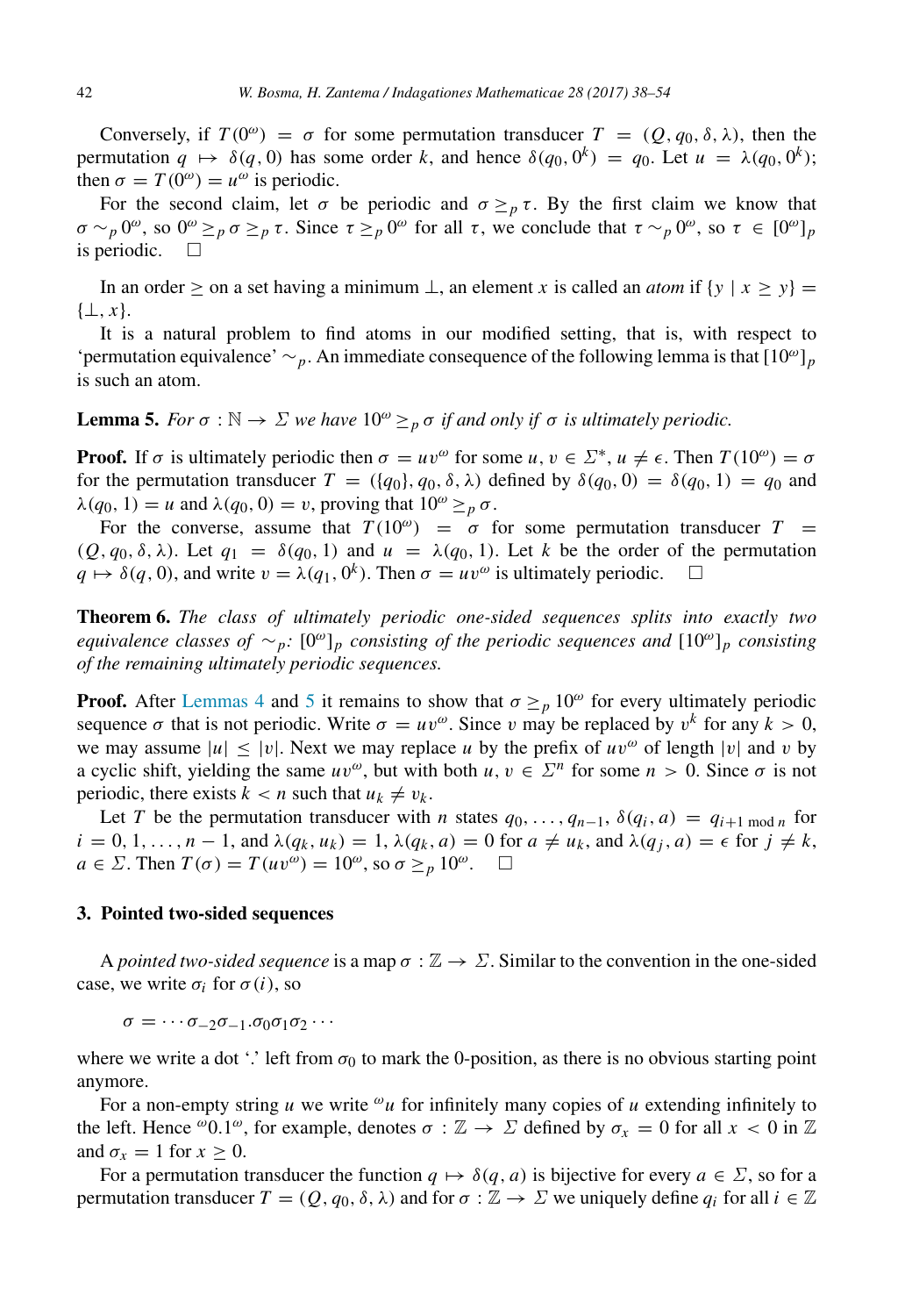satisfying  $q_{i+1} = \delta(q_i, \sigma_i)$  for all  $i \in \mathbb{Z}$ . Then we define

$$
T(\sigma) = \cdots \lambda(q_{-2}, \sigma_{-2})\lambda(q_{-1}, \sigma_{-1}) \cdot \lambda(q_0, \sigma_0)\lambda(q_1, \sigma_1)\lambda(q_2, \sigma_2)\cdots
$$

Note that  $T(\sigma)$  may be finite, bounded on the left and infinite on the right or the other way around, or infinite in both directions. Only in the last case  $T(\sigma)$  is a map  $\mathbb{Z} \to \Sigma$ .

For  $\sigma$ ,  $\tau : \mathbb{Z} \to \Sigma$  we define

 $\sigma \geq_{p} \tau \iff$  there exists a permutation transducer  $T : T(\sigma) = \tau$ .

Then

$$
\sigma \sim_p \tau \iff \sigma \geq_p \tau \wedge \tau \geq_p \sigma,
$$

and

$$
[\sigma]_p = {\tau \mid \tau \sim_p \sigma}.
$$

Reflexivity of  $\geq_p$  follows from choosing the identity transducer as we did for one-sided sequences. Transitivity of  $\geq_p$  follows from the following lemma that is a straightforward extension of [Lemma 3,](#page-3-1) from which we also reuse the definition of the wreath product.

**Lemma 7.** Let  $T_i$  be permutation transducers for  $i = 1, 2$ . Then  $T_2(T_1(\sigma)) = (T_1 \cdot T_2)(\sigma)$  for *every*  $\sigma : \mathbb{Z} \to \Sigma$ .

The *reverse*  $\sigma^R$  of  $\sigma : \mathbb{Z} \to \Sigma$  is defined by  $\sigma_i^R = \sigma_{-1-i}$  for all  $i \in \mathbb{Z}$ : this way reversing means reflection in the dot. For a set *A* of pointed two-sided sequences we define  $A^R = \{ \sigma^R \mid \sigma \in A \}.$ 

The reverse  $T^R$  of a permutation transducer  $T = (Q, q_0, \delta, \lambda)$  is defined by  $T^R =$  $(Q, q_0, \delta^R, \lambda^R)$  where  $\delta^R(q, a)$  is the unique  $q' \in Q$  for which  $\delta(q', a) = q$ , and  $\lambda^R(q', a)$ is the reverse  $(\lambda(q, a))^R$  of the string  $\lambda(q, a)$ . The following lemma is straightforward.

<span id="page-5-0"></span>**Lemma 8.** *For every*  $\sigma$ ,  $\tau : \mathbb{Z} \to \Sigma$  *and every permutation transducer* T *we have* 

- $({\sigma}^R)^R = \sigma$ ,
- $(T^R)^R = T$ ,
- $T^R(\sigma^R) = (T(\sigma))^R$ ,
- $\sigma \geq_p \tau \iff \sigma^R \geq_p \tau^R$ , and

$$
\bullet \ [\sigma]_p^R = [\sigma^R]_p.
$$

Every pointed two-sided sequence can uniquely be written as

 $\alpha^R.\beta = \cdots \alpha_2 \alpha_1 \alpha_0.\beta_0 \beta_1 \beta_2 \cdots$ 

for  $\alpha$ ,  $\beta : \mathbb{N} \to \Sigma$ . The following lemma relates  $\geq_p$  on one-sided sequences to  $\geq_p$  on two-sided sequences.

<span id="page-5-1"></span>**Lemma 9.** If  $\alpha^R \cdot \beta \geq p \alpha'^R \cdot \beta'$  for  $\alpha, \alpha', \beta, \beta' : \mathbb{N} \to \Sigma$ , then  $\alpha \geq p \alpha'$  and  $\beta \geq p \beta'$ .

**Proof.** Let  $\alpha^R \cdot \beta \geq p \alpha'^R \cdot \beta'$ . Then there is a permutation transducer *T* such that  $T(\alpha^R \cdot \beta)$  =  $\alpha'^R \cdot \beta'$ . Ignoring everything left from the dot yields  $T(\beta) = \beta'$ , proving  $\beta \geq_p \beta'$ . Applying [Lemma 8](#page-5-0) gives  $T^R(\beta^R \cdot \alpha) = (T(\alpha^R \cdot \beta))^R = \beta'^R \cdot \alpha'$ . Thus  $T^R(\alpha) = \alpha'$ , proving  $\alpha \geq_p \alpha'$ .  $\square$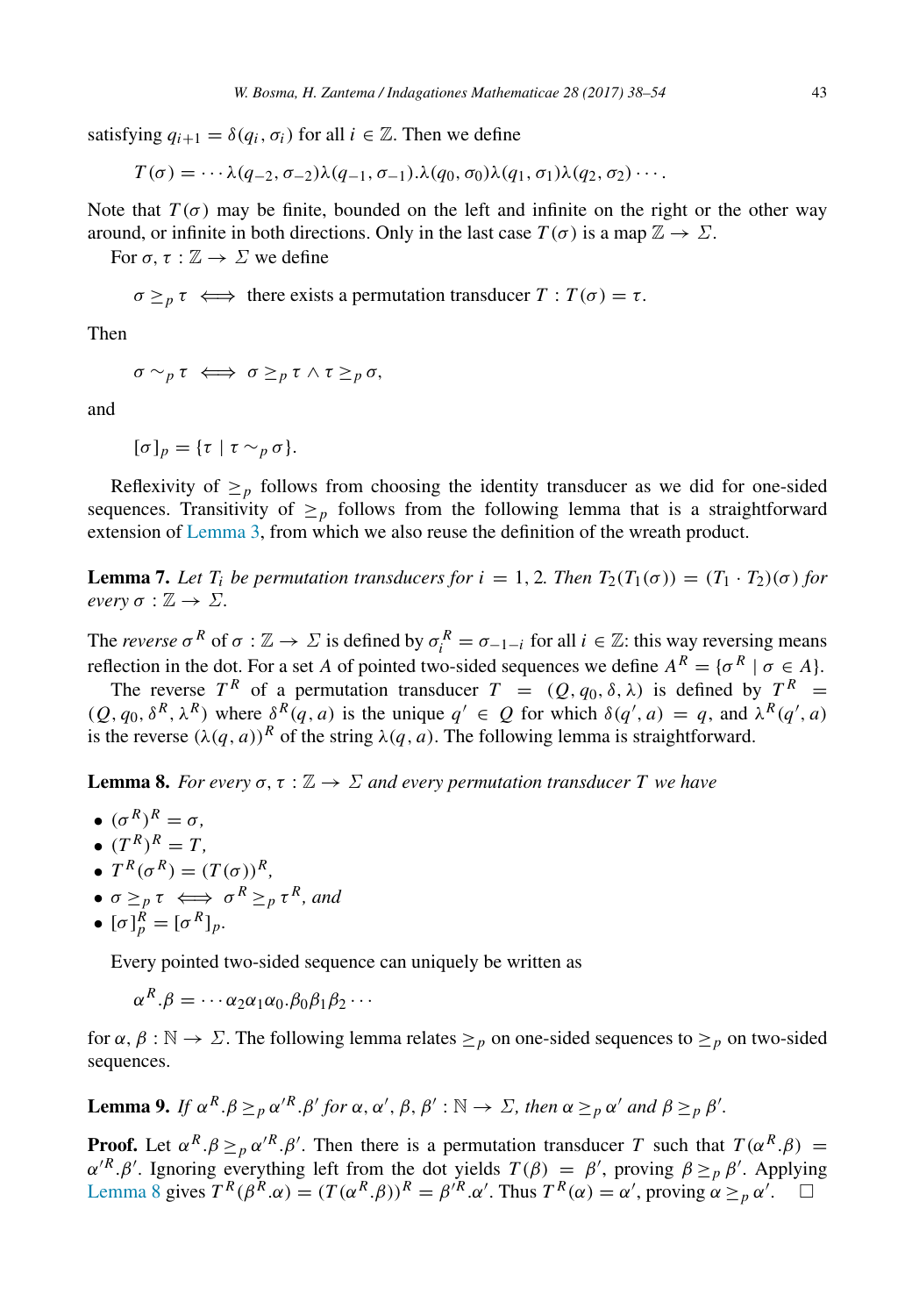The converse of [Lemma 9](#page-5-1) does not hold: for  $\alpha = \beta = \beta' = 0^{\omega}$  and  $\alpha' = 1^{\omega}$  we have  $\alpha \geq_{p} \alpha'$ ,  $\beta \geq_{p} \beta'$  but  $\alpha^{R} \cdot \beta \not\geq_{p} \alpha'^{R} \cdot \beta'$ , as we will see in [Theorem 12.](#page-6-0)

Pointed two-sided sequences of the shape  $\omega xy.uv^{\omega}$  for strings *x*, *y*, *u*, *v*, with *x* and *v* nonempty, are called *ultimately periodic*. Note that *x* and v are not required to be related in any way! Every ultimately periodic pointed two-sided sequence has a unique *canonical representation*  $\omega_{xy}.uv^{\omega}$ : for the right part  $uv^{\omega}$  either  $u = \epsilon$  or the last element of *u* is distinct from the last element of v, and v is of minimal size, and similarly for the left part  $\omega xy$ . If  $u = \epsilon$ , then u is omitted, and similarly for *y*.

**Lemma 10.** A pointed two-sided sequence  $\sigma : \mathbb{Z} \to \Sigma$  is ultimately periodic if and only if

<span id="page-6-2"></span><sup>ω</sup>01.10<sup>ω</sup> ≥<sub>*p*</sub> σ.

**Proof.** Let  $\sigma = \omega_{xy} u v^{\omega}$  be ultimately periodic. Then  $\sigma = T(\omega 01.10^{\omega})$  for the permutation transducer *T* defined as follows:



This proves  $^{\omega}01.10^{\omega} \geq p \sigma$ .

For the converse, let  $\sigma = T({}^{\omega}01.10^{\omega})$  for some permutation transducer *T*. Then  $T(0^{\omega}) = v^{\omega}$ for some non-empty v, and  $T({}^{\omega}0) = {}^{\omega}x$  for some non-empty x, so  $\sigma$  will be ultimately periodic.  $\square$ 

<span id="page-6-1"></span>Lemma 11. *Every ultimately periodic pointed two-sided sequence can be written as*  $\omega_{xy,u}$   $\omega$ *with x*, *y*, *u*, v *all having the same length.*

**Proof.** First the repeating parts  $x$  and  $v$  are made of the same length, for example by replacing *x* by |v| copies of *x* and v by |x| copies of v. Next the length of *x* and v is increased so that it exceeds the lengths of *u* and *y*, by replacing both by a sufficient number of copies of themselves. Finally, *u* and  $y^R$  are replaced by the prefix of *uv*, respectively  $(xy)^R$  of length  $|v| = |x|$ , while v and x are replaced by an appropriate cyclic shift.  $\square$ 

<span id="page-6-0"></span>Theorem 12. *The class of ultimately periodic pointed two-sided sequences under* ∼ *splits into the following seven equivalence classes under* ∼*p, assuming* <sup>ω</sup>*xy*.*u*v <sup>ω</sup> *(with y and/or u possibly omitted) to be in canonical representation:*

- $[{}^{\omega}0.0{}^{\omega}]_p = {}^{\omega}v. v^{\omega}$ .
- $[{}^{\omega}1.0{}^{\omega}]_p = \{{}^{\omega}x. v^{\omega} \mid x \neq v\}.$
- $[$ <sup>ω</sup> $1.10$ <sup>ω</sup> $]$ <sub>*p*</sub> =  $\{$ <sup>ω</sup> $x.uv$ <sup>ω</sup> $\}$ </sup>  $u \neq \epsilon \wedge u$  is a prefix of  $x$ <sup>ω</sup> $\}$ .
- $[{}^{\omega}01.1{}^{\omega}{}_p]_p = \{{}^{\omega}xy. v^{\omega} \mid y \neq \epsilon \land y \text{ is a positive of } {}^{\omega}v\}.$
- $[{}^{\omega}0.10^{\omega}]_p = \{{}^{\omega}x.uv^{\omega} \mid u \neq \epsilon \wedge u \text{ is not a prefix of } x^{\omega}\}.$
- $[{}^{\omega}01.0{}^{\omega}]_p = \{{}^{\omega}xy. v^{\omega} \mid y \neq \epsilon \land y \text{ is not a positive of } {}^{\omega}v\}.$
- $[{}^{\omega}01.10^{\omega}]_p = \{{}^{\omega}xy.uv^{\omega} \mid y \neq \epsilon \neq u\}.$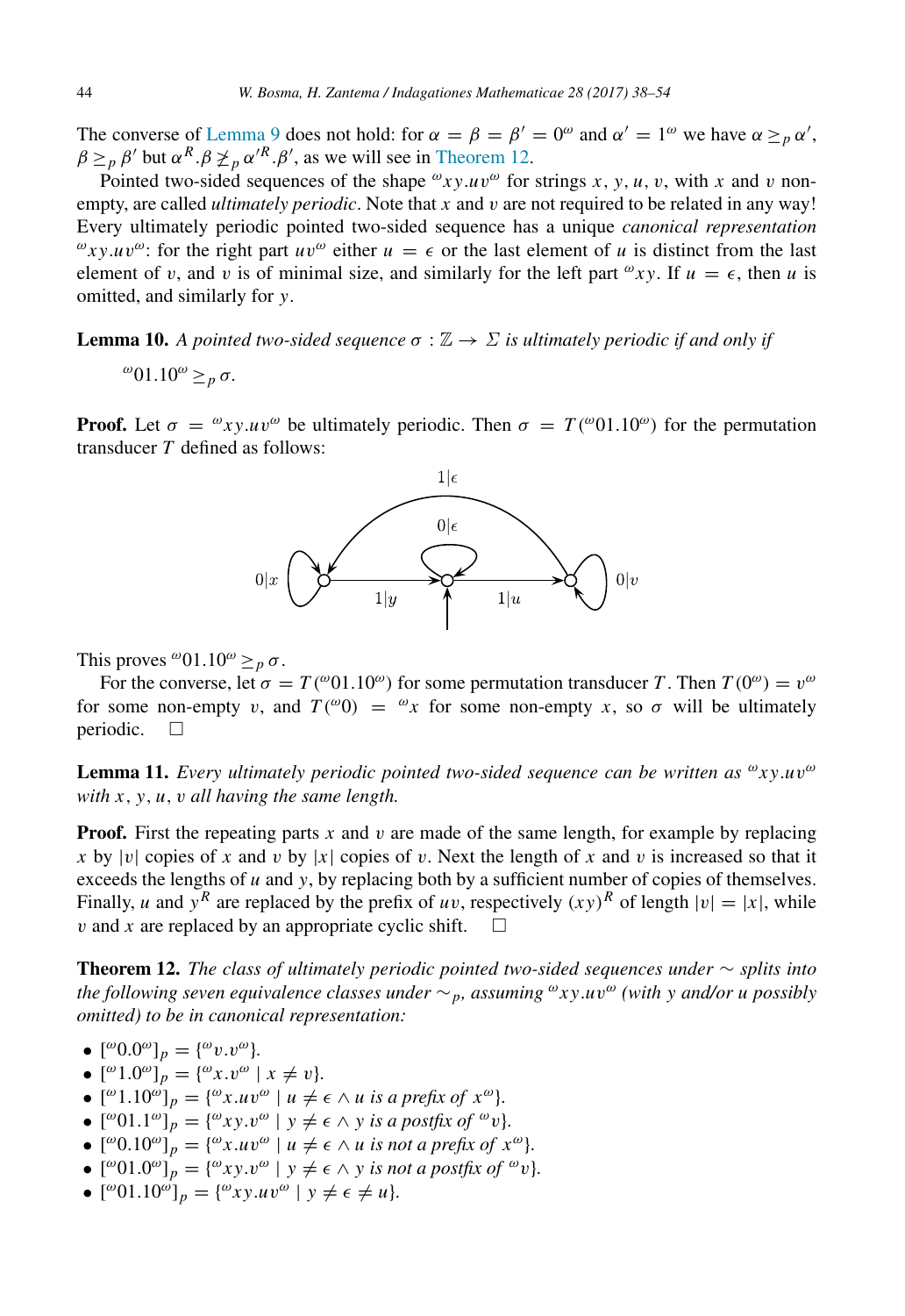*The Hasse diagram of the order*  $\geq_p$  *on these classes is as follows.* 



**Proof.** The seven given sets form a partition of the sequences of the shape  $\omega_{xy}.uv^{\omega}$  in canonical form, being the set of all ultimately periodic sequences. The theorem will follow from:

- (A) For each of the seven claims of the shape  $[\sigma]_p = S$  we prove that all elements of *S* are equivalent to  $\sigma$ : for every  $\tau \in S$  two permutation transducers *T*, *U* exist such that  $T(\sigma) = \tau$ and  $U(\tau) = \sigma$ .
- (B) For every  $[\sigma]_p$  directly above  $[\tau]_p$  in the Hasse diagram, we give a permutation transducer *T* such that  $T(\sigma) = \tau$  and for every  $[\sigma]_p$  not above  $[\tau]_p$  in the Hasse diagram, we prove that  $\sigma \not\geq_p \tau$ .

The sequence  $\omega_{0.0}$  maps to  $\omega_{v}$ .  $v^{\omega} = \omega_{xy} u v^{\omega}$  for  $x = v$ ,  $y = u = \epsilon$  by any permutation transducer with one state  $q_0$  satisfying  $\delta(q_0, 0) = q_0$  and  $\lambda(q_0, 0) = v$ . Conversely  $\omega v \cdot v^\omega$  maps to <sup>ω</sup>0.0<sup>ω</sup> by any permutation transducer with one state  $q_0$  in which  $\delta(q_0, a) = q_0$  and  $\lambda(q_0, a) = 0$ for  $a \in \Sigma$ . This proves (A) for the first claim. The sequence  $\omega_{1,0}$  maps to  $\omega_{x,v}$  by the permutation transducer with one state  $q_0$  satisfying  $\delta(q_0, 0) = q_0, \lambda(q_0, 0) = v$  and  $\lambda(q_0, 1) = x$ . Conversely, let  $m = |x|$  and  $n = |v|$ . Since  $x \neq v$  originate from the canonical representation, we have  $x^n \neq v^m$ . So there is an *i*,  $0 \leq i < mn$  such that  $(x^n)_i \neq (v^m)_i$ . Now  $\omega x . v^{\omega}$  maps to <sup>ω</sup> 1.0<sup>ω</sup> by the permutation transducer with *mn* states  $q_0$ , ...,  $q_{mn-1}$ ,  $\delta(q_k, a) = q_{(k+1) \text{ mod } mn}$  for all *k*, and  $\lambda(q_i, x_i) = 1$ ,  $\lambda(q_i, a) = 0$ , and  $\lambda(q_i, a) = \epsilon$  for  $j \neq i$ ,  $a \in \Sigma$ . This proves (A) for the second claim.

If  $u \neq \epsilon$  is a prefix of  $x^{\omega}$ , then it is also a prefix of  $x^{n}$  for some  $n > 0$ , and we can write  $x^n = ut$ . Then the following permutation transducer maps <sup>ω</sup>1.10<sup>ω</sup> to <sup>ω</sup>(*ut*).*uv*<sup>ω</sup> = <sup>ω</sup>*x*.*uv*<sup>ω</sup>.



Conversely, let  $\sigma = \omega x.uv^{\omega}$ . Then by [Lemma 11](#page-6-1) we can redefine *x*, *y*, *u*, *v* such that  $\sigma =$  $\omega_{xy}.uv^{\omega}$  for *x*, *y*, *u*,  $v \in \Sigma^{n}$ , for some  $n > 0$ . Since the left part of  $\sigma$  is periodic and the right part is not, we have  $x = y$  and  $\sigma = \omega x.uv^{\omega}$  for  $u \neq v$ . Choose  $i < n$  such that  $u_i \neq v_i$ .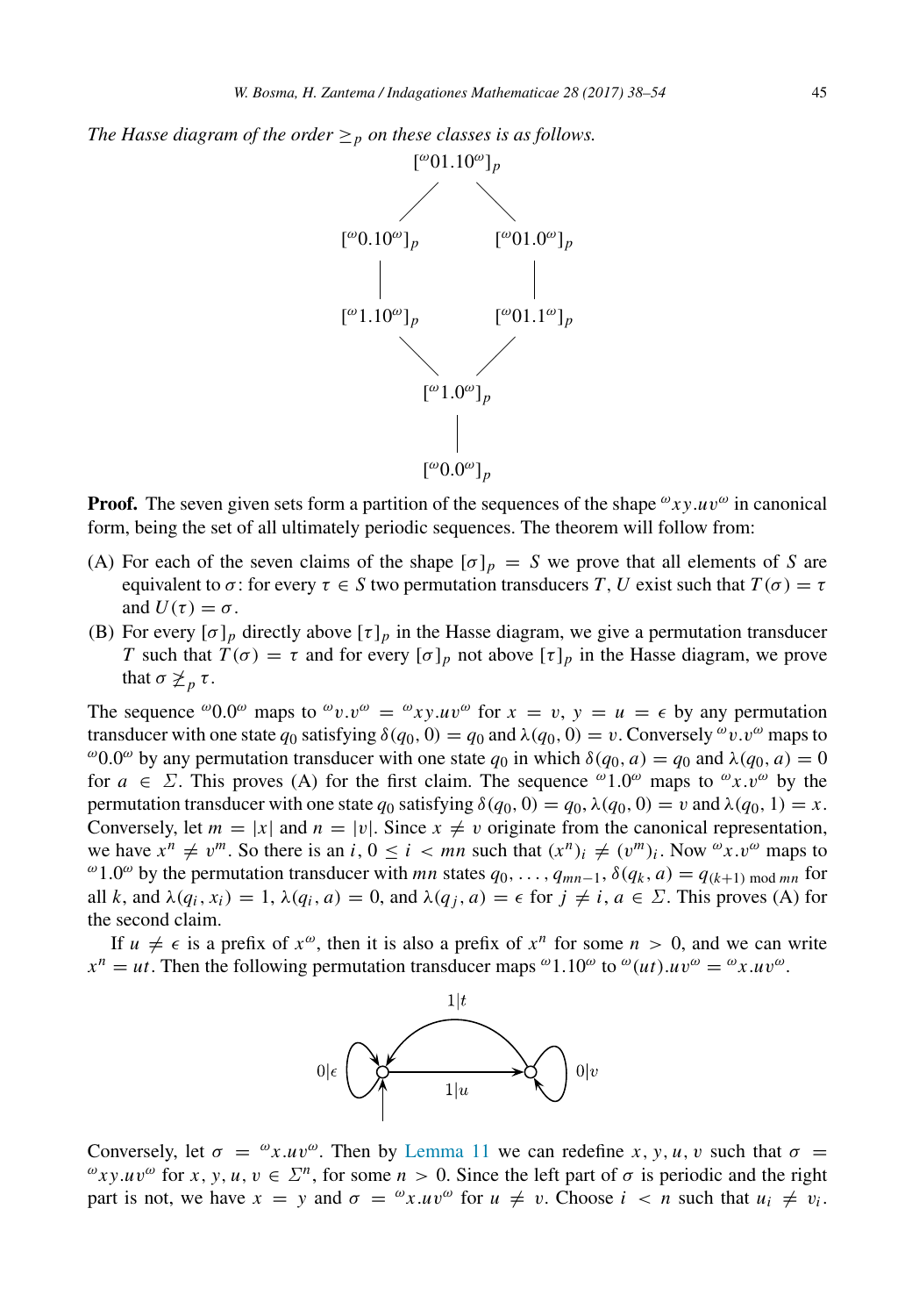Now  $\alpha x.uv^{\omega}$  maps to either  $\alpha$ 1.10 $\omega$  or  $\alpha$ 0.10 $\omega$  by the permutation transducer with *n* states  $q_0, \ldots, q_{n-1}, \delta(q_k, a) = q_{(k+1) \bmod n}$  for all k, and  $\lambda(q_i, u_i) = 1, \lambda(q_i, a) = 0$  for  $a \neq u_i$ , and  $\lambda(q_i, a) = \epsilon$  for  $j \neq i, a \in \Sigma$ . If it is  $\omega_{1,10}$  we are done, otherwise  $\omega_{0,10}$  is further mapped to  $\omega$ 1.10 $\omega$  by the following permutation transducer.



This proves (A) for the third claim; the fourth holds by symmetry [\(Lemma 8\)](#page-5-0).

The following permutation transducer maps  $\omega$ 0.10 $\omega$  to  $\omega$ *x.uv* $\omega$ .



Conversely, if  $\sigma = \omega x.uv^{\omega}$  for  $u \neq \epsilon$  not a prefix of  $x^{\omega}$ , we have to find a permutation transducer mapping  $\sigma$  to  $\omega$ 0.10 $\omega$ . Let  $u = u_0u_1 \dots u_j$ . Since  $\omega x.uv^{\omega}$  is in canonical representation for the last element  $v_k$  of v we have  $v_k \neq u_j$ . Since *u* is not a prefix of  $x^{\omega}$ , there is  $n > 0$  such that  $|x^n| \ge |u|$ , and  $(x^n)_i \neq u_i$  for some  $i \le j$ ; let *i* be minimal with this property. Now consider the following partial permutation transducer:



The horizontal part of the left cycle is labeled by  $(x^n)_0 = u_0, (x^n)_1 = u_1, \ldots, (x^n)_{i-1} = u_{i-1}$ ; this part may be empty. From the indicated  $(x^n)_i$ -arrow to the initial state, the remaining part of this cycle is labeled by the consecutive elements of the remainder of  $x^n$ . The right cycle is labeled by the consecutive elements  $v_1, v_2, \ldots$  of v, ending in the indicated  $v_k$ -arrow. The connection between the two cycles is labeled by  $u_i, \ldots, u_j$ ; in case  $i = j$ , this consists of a single arrow. The three arrows with output are the only ones with non-empty output: all other arrows have output  $\epsilon$ . Note that this satisfies the requirements of a partial permutation transducer since there is only one state with two outgoing arrows, respectively labeled by the distinct values  $u_i$  and  $(x^n)_i$ , and only one state with two incoming arrows, respectively labeled by the distinct values  $u_i$  and  $v_k$ . Next apply [Lemma 2](#page-2-0) to extend this partial permutation transducer to a permutation transducer. Applying this permutation transducer to  $\sigma = \alpha x.uv^{\omega}$  produces  $\alpha$ , This proves (A) for the fifth claim; the sixth holds by symmetry [\(Lemma 8\)](#page-5-0).

For the remaining claim in (A), a permutation transducer mapping  $\omega$ 01.10 $\omega$  to  $\omega_{xy}.uv^{\omega}$  was given in the proof of [Lemma 10.](#page-6-2)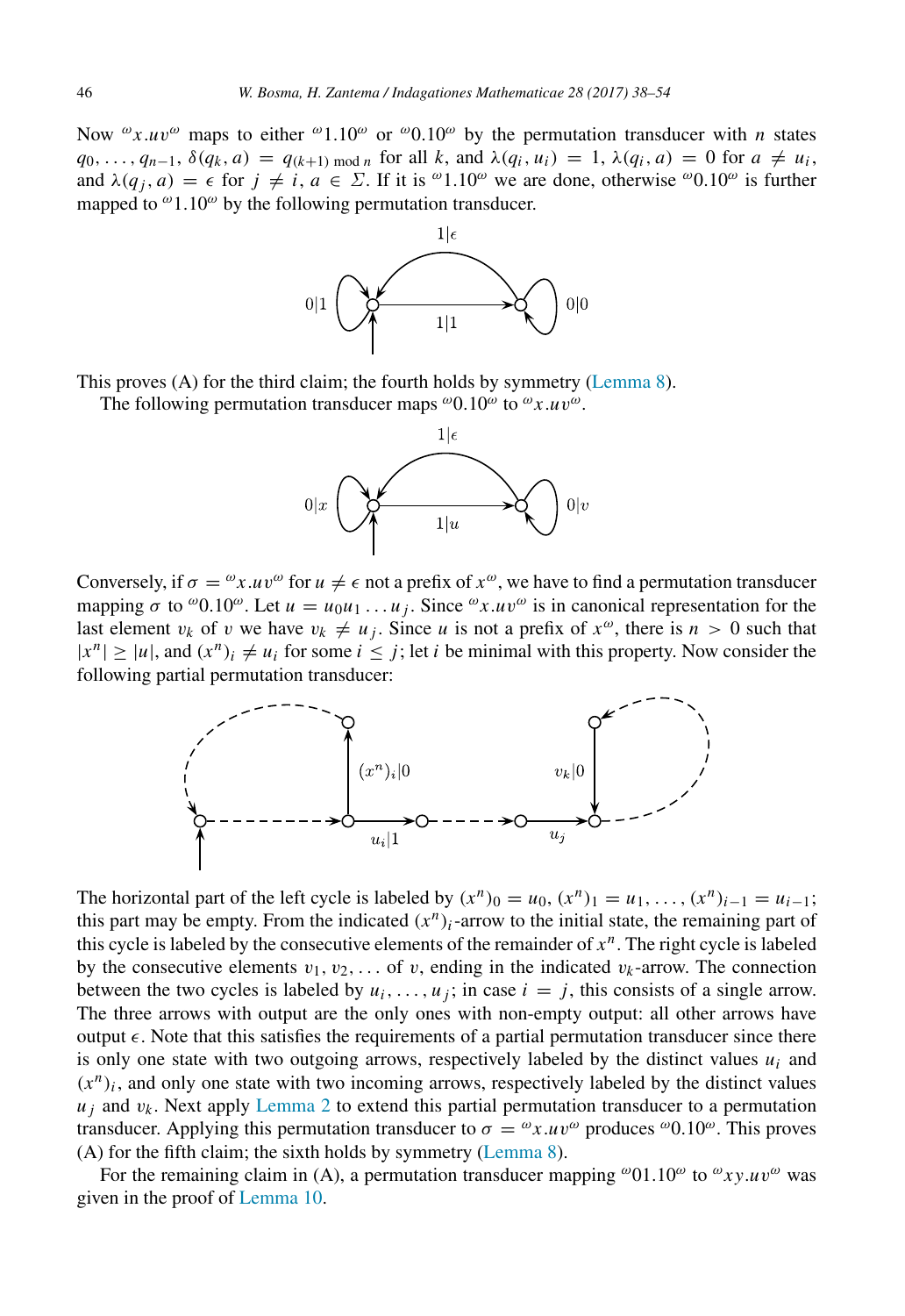Conversely, for  $y \neq \epsilon \neq u$  we have to give a permutation transducer mapping  $\omega_{xy}.uv^{\omega}$  to <sup>ω</sup>01.10<sup>ω</sup>. Due to the canonical representation we know that the last element  $v_k$  of v may be assumed to be distinct from the last element  $u_j$  of  $u$ , and the first element  $x_0$  of  $x$  to be distinct from the first element *y*<sup>0</sup> of *y*. Now consider the following partial permutation transducer:



The left cycle is labeled by the consecutive elements of  $x$ , starting in the indicated  $x_0$ -arrow. The right cycle is labeled by the consecutive elements of  $v$ , ending in the indicated  $v_k$ -arrow. The connection between the left cycle and the initial state is labeled by the consecutive elements from *y*, starting in the indicated  $y_0$ -arrow. The connection between the initial state and the right cycle is labeled by the consecutive elements from  $u$ , ending in the indicated  $u_i$ -arrow. The four arrows shown with output are the only ones with non-empty output: all other arrows have output  $\epsilon$ . Since  $x_0 \neq y_0$  and  $u_j \neq v_k$ , this is a partial permutation transducer that can be extended to a permutation transducer by [Lemma 2.](#page-2-0) Applying this permutation transducer to  $\sigma = \omega_{xy}.uv^{\omega}$ produces  $^{\omega}01.10^{\omega}$ . This concludes the proof of (A) for the final claim.

For part (B) we start by giving permutation transducers transforming  $\sigma$  to  $\tau$  for every  $[\sigma]_p$  in the Hasse diagram directly above  $[\tau]_p$ . For  $\sigma = \omega 01.10^\omega$  and  $\tau = \omega 0.10^\omega$  or  $\tau = \omega 01.0^\omega$  this was already done in the proof of [Lemma 10.](#page-6-2) For  $\sigma = \omega_{0.10}$  and  $\tau = \omega_{1.10}$  this was already done as part of the proof of the fifth claim in (A); by taking its reverse it is done for  $\sigma = \omega 01.0^{\omega}$ and  $\tau = \omega 01.1^{\omega}$ . For  $\sigma = \omega 1.10^{\omega}$  or  $\sigma = \omega 01.1^{\omega}$  and  $\tau = \omega 1.0^{\omega}$  it is done by the following permutation transducers, respectively.



Finally, for  $\sigma = \omega_{1,0}$  and  $\tau = \omega_{0,0}$  it is done by any permutation transducer producing 0 in every output.

It remains to prove that  $\sigma \not\geq_p \tau$  for every  $[\sigma]_p$  not above  $[\tau]_p$  in the Hasse diagram. For most cases the key argument is that a periodic one-sided sequence is not  $\geq_p$  a non-periodic one by [Lemma 4;](#page-3-0) by applying [Lemma 9](#page-5-1) this argument can be applied both on the left part and the right part of  $\sigma$  and  $\tau$ . For  $\tau = \omega 01.10^{\omega}$  the claim follows since for all other  $[\sigma]_p$  in the Hasse diagram, either the left part or the right part is periodic. For  $\tau = \omega_{1.10}$  all four  $[\sigma]_p$  that are not above  $[\tau]_p$  have a periodic right part, so the same argument applies. By symmetry, the same holds for  $\tau = \omega_{01.1}$ . The only remaining claims that we have to prove are

1.  $^{\omega}0.0^{\omega} \not\geq_{p}^{\omega}1.0^{\omega}$ , 2. <sup>ω</sup>1.10<sup>ω</sup> $\sum_{p}^{\infty} p^{\omega} 0.10^{\omega}$ , 3.  $\omega$ 01.1 $\omega \not\geq p \omega$ 01.0 $\omega$ .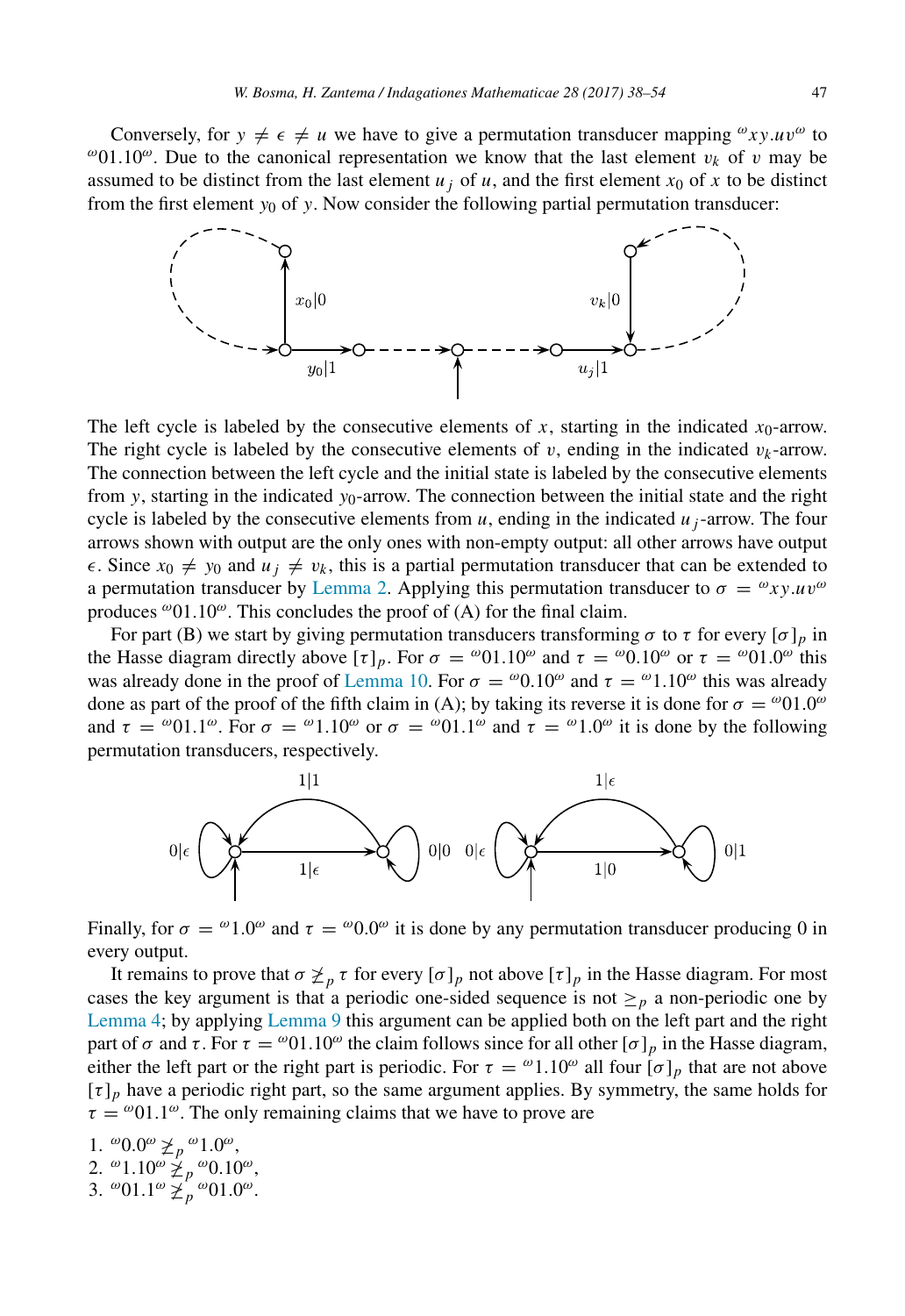For Claim 1 assume that a permutation transducer  $T = (Q, q_0, \delta, \lambda)$  exists such that  $T({}^{\omega}0.0^{\omega}) =$ <sup>ω</sup>1.0<sup>ω</sup>. As before, choose  $k > 0$  such that  $\delta(q_0, 0^k) = q_0$ . Let  $u = \lambda(q_0, 0^k)$ . Then  $T({}^{\omega}0.0^{\omega}) =$  $^{\omega}$ *u*.*u*<sup> $\omega$ </sup>, contradicting  $T(^{\omega}0.0^{\omega}) = \frac{\omega}{1.0^{\omega}}$ .

For Claim 2 assume that a permutation transducer  $T = (Q, q_0, \delta, \lambda)$  exists such that  $T({}^{\omega}1.10^{\omega}) = {}^{\omega}0.10^{\omega}$ . Choose  $k > 0$  such that  $\delta(q_0, 1^k) = q_0$ . Then by looking at the left part of the result we conclude that  $\lambda(q_0, 1^k)$  only consists of 0's, so  $\lambda(q_0, 1) = 0^p$  for some  $p \ge 0$ . Looking at the right part we see that  $\lambda(q_0, 1)$  is a prefix of  $10^{\omega}$ ; combining these observations yields  $\lambda(q_0, 1) = \epsilon$ . Now consider the permutation transducer  $T' = (Q, \delta(q_0, 1), \delta, \lambda)$ . Since  $T(10^{\omega}) = 10^{\omega}$  and  $\lambda(q_0, 1) = \epsilon$  we conclude  $T'(0^{\omega}) = 10^{\omega}$ , being non-periodic, contradicting [Lemma 4.](#page-3-0)

Claim 3 is similar to Claim 2, by symmetry.

This concludes the proof of part  $(B)$ .  $\Box$ 

Corollary 13. *Neither the shift operator*

<span id="page-10-1"></span> $s: \ldots \sigma_{-2}\sigma_{-1}.\sigma_0\sigma_1\sigma_2\ldots \mapsto \ldots \sigma_{-2}\sigma_{-1}\sigma_0.\sigma_1\sigma_2\ldots$ 

*nor the reverse operator*

 $\tau \mapsto \tau^R$ 

*on pointed two-sided infinite sequences results from a permutation transducer; that is, there exist pointed two-sided infinite sequences* σ *such that for no permutation transducer T holds*  $T(\sigma) = s(\sigma)$  *or*  $T(\sigma) = \sigma^R$ .

**Proof.** This is immediate from  $[{}^{\omega}0.10^{\omega}]_p \sim_p [{}^{\omega}01.0^{\omega}]_p$ .  $\square$ 

### <span id="page-10-0"></span>4. Unpointed two-sided sequences

Informally, an unpointed two-sided sequence is a two-sided sequence in which no position is distinguished (marked by a point, as the zero-position); thus, indexing the elements of such sequence is arbitrary. More precisely, it is an equivalence class of the set { $\sigma : \mathbb{Z} \to \Sigma$ } with respect to the equivalence relation ∼*<sup>s</sup>* defined by

 $\sigma \sim_{s} \tau \iff \exists n \in \mathbb{Z} \ \forall i \in \mathbb{Z} : \sigma_{i} = \tau_{n+i}.$ 

As implied by [Corollary 13,](#page-10-1) pointed sequences in different equivalence classes under ∼*<sup>p</sup>* may become equivalent as unpointed sequences. Before we state our main result on unpointed sequences, let us first formally define the order ≥*ps* as the transitive closure of the union of ∼*<sup>s</sup>* and  $\geq p_i$ ; that is,  $\sigma \geq_{ps} \tau$  if and only if by alternatingly using shifts and permutation transducers we can transform  $\sigma$  into  $\tau$ . Equivalence under compositions of shifts and permutation transducers will be indicated by  $\sim_{ps}$ , which will then be the conjunction of  $\geq_{ps}$  and  $\leq_{ps}$ .

To simplify arguments using  $\geq_{ps}$  we make the following observation.

Lemma 14. *Let*  $\sigma$ ,  $\tau : \mathbb{Z} \to \Sigma$ *. Then* 

 $\sigma \geq_{ps} \tau \iff \exists$  permutation transducer T and shift  $s : s(T(\sigma)) = \tau$ .

**Proof.** The condition  $\sigma \geq_{ps} \tau$  for pointed two-sided infinite sequences means by definition that σ can be transformed to τ by alternatingly using shifts and permutation transducers: thus the implication from right to left is obvious.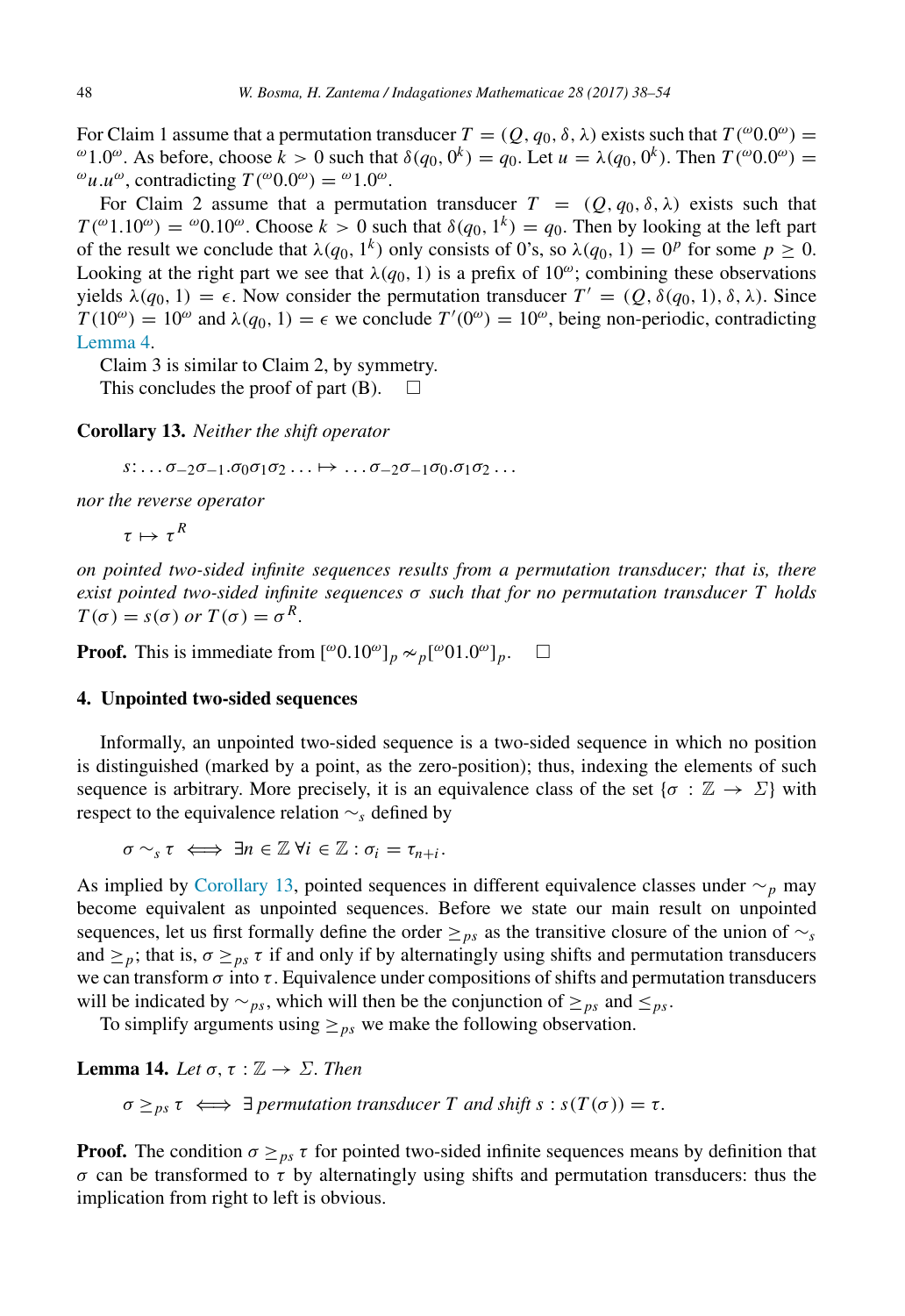For the other direction, note that for a permutation transducer *T* and a shift *s* we have  $T \circ s = s' \circ T'$ , for some shift *s'* and a permutation transducer  $T'$  that is identical to  $T$  except that the initial states may differ: indeed,  $T \circ s(\sigma)$  is a pointed sequence that can also be obtained by first traversing the states of *T* following  $\sigma_0$  to  $\sigma_n = s(\sigma)_0$  and then applying *T* from this new initial position; the result will differ from  $T(\sigma)$  only in the position of the dot. Since a composition of shifts is again a shift, applying [Lemma 3](#page-3-1) and induction on the number  $k + 1$  of alternations of shifts and permutation transducers in  $\tau$  will finish the proof.  $\Box$ 

It turns out that of the seven classes of pointed ultimately periodic sequences, exactly three equivalence classes of unpointed sequences remain, as stated in the following theorem. To distinguish the equivalence class of  $\sigma$  as unpointed sequence from the class of  $[\sigma]_p$  under  $\sim_p$ , we will denote it by  $[\sigma]_{ps}$ .

Theorem 15. *The ultimately periodic unpointed two-sided sequences consist of the following three classes under* ∼*ps, being unions of equivalence classes under* ∼*<sup>p</sup> as indicated:*

- $[{}^{\omega}0.0{}^{\omega}]_{ps} = [{}^{\omega}0.0{}^{\omega}]_{p}$
- $\bullet$  [<sup>ω</sup> 1.0<sup>ω</sup>]<sub>*ps*</sub> = [<sup>ω</sup> 1.0<sup>ω</sup>]<sub>*p*</sub> ∪ [<sup>ω</sup> 1.10<sup>ω</sup>]<sub>*p*</sub> ∪ [<sup>ω</sup> 01.1<sup>ω</sup>]<sub>*p*</sub>
- $[^{\omega}01.10^{\omega}]_{ps} = [^{\omega}0.10^{\omega}]_p \cup [^{\omega}01.0^{\omega}]_p \cup [^{\omega}01.10^{\omega}]_p.$

*The Hasse diagram for these classes is as follows.*

$$
\begin{bmatrix} \omega 01.10^\omega]_{ps} \\ | \\ \omega 1.0^\omega]_{ps} \\ | \\ \omega 0.0^\omega]_{ps} \end{bmatrix}
$$

**Proof.** When looking at the Hasse diagram for pointed sequences, it is clear that  $\omega_{0.10}\omega$ and  $^{\omega}01.0^{\omega}$  are shifts of each other, that is, equivalent when we ignore the dot; also, <sup>ω</sup>01.10<sup>ω</sup> ∼<sub>s</sub> <sup>ω</sup>0.110<sup>ω</sup>, which in turn is equivalent under ∼<sub>*p*</sub> to <sup>ω</sup>0.10<sup>ω</sup> as we saw in [Theorem 6.](#page-4-2) Similarly,  $^{\omega}1.10^{\omega}$  and  $^{\omega}1.0^{\omega}$  are clearly shift-equivalent. But also  $^{\omega}01.1^{\omega}$  is a shift of  $^{\omega}0.1^{\omega}$ , which in turn is equivalent under ∼*<sup>p</sup>* (by the one-state permutation transducer interchanging the two symbols) to  $^{\omega}1.0^{\omega}$ .

Remains to prove that these three classes will not become equivalent under shifting. Suppose that an element  $\sigma$  from  $\binom{100}{9}$ <sub>ps</sub> maps under some permutation transducer *T* to an element  $\tau$  of  $[°01.10°]_{ps}$ . Then  $\sigma$  can be represented by a shifted version  $\sigma'$  of an element from  $B = [$ <sup>ω</sup> $1.0$ <sup>ω</sup> $]_p \cup [$ <sup>ω</sup> $1.10$ <sup>ω</sup> $]_p \cup [$ <sup>ω</sup> $01.1$ <sup>ω</sup> $]_p$  while  $T(\sigma') = \tau'$  is a shifted version of an element  $\tau$ from  $C = [^{\omega}01.10^{\omega}]_{ps} = [^{\omega}0.10^{\omega}]_p \cup [^{\omega}01.0^{\omega}]_p \cup [^{\omega}01.10^{\omega}]_p$ . The only observation to finish the proof in this case (and analogously, for the other case), is that any shift of an element in *B* (or  $C$ ) is in  $B$  (or  $C$ ) again, and thus the permutation transducer would identify two inequivalent classes under ∼*p*, a contradiction.

#### <span id="page-11-0"></span>5. Further results and problems

Now that we have completely determined that part of the hierarchy coming from (ultimately) periodic bi-infinite sequences, we take some preliminary steps to look further. Many problems present themselves from analogy with the one-sided case—the search for more atoms, or for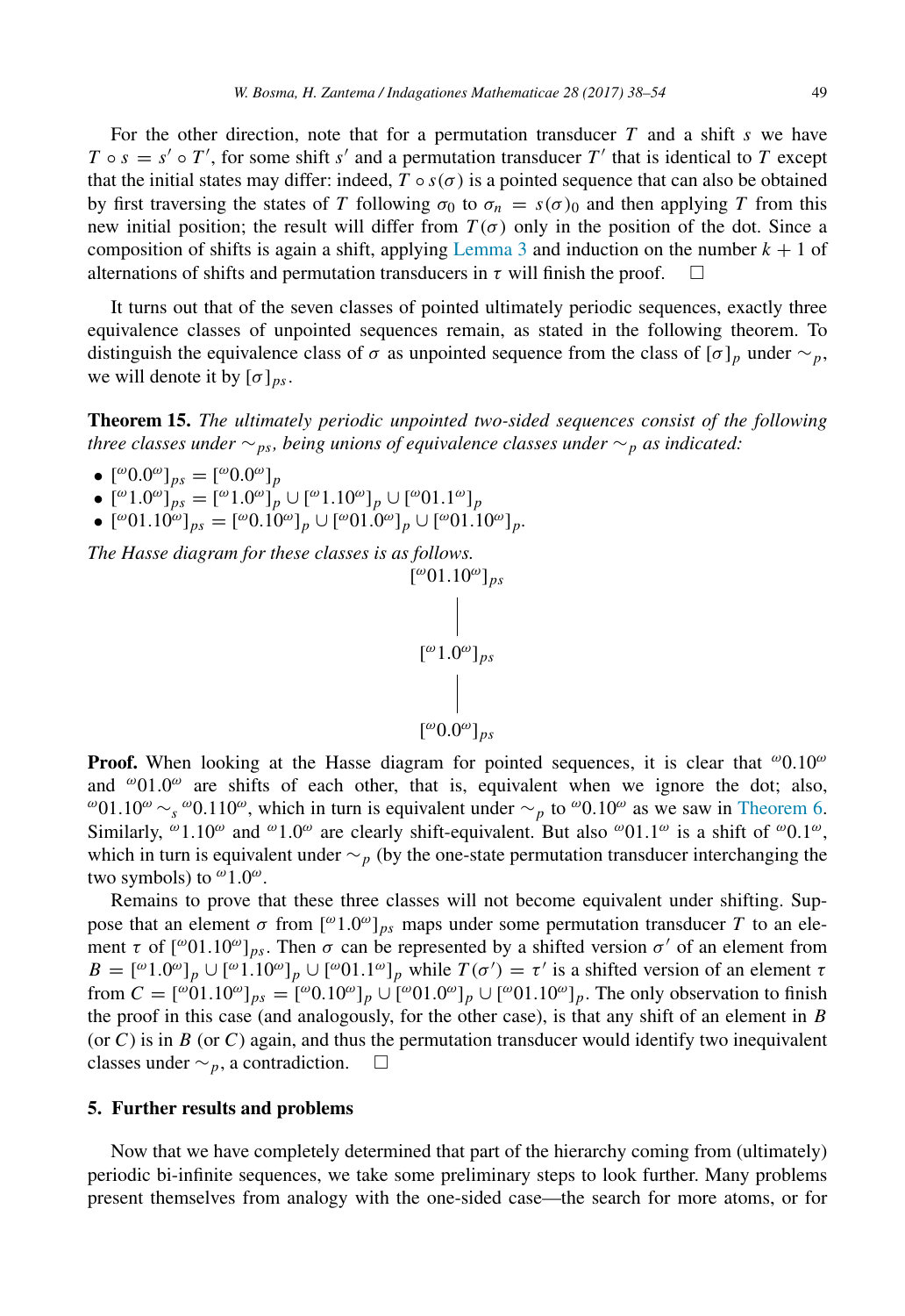infinitely descending or ascending chains of inequivalent classes, for example. In some cases it is not even clear yet what the two-sided analogue for a one-sided notion should be.

In the remaining part of this section, we resume our study in Section [2,](#page-1-0) of how the additional requirement on permutation transducers affects the equivalence relation on one-sided sequences, by looking in particular at sequences coming from functions with some given growth rate, such as linear or quadratic. Note that it is not entirely obvious in what way to generalize such restrictions to two-sided sequences: should one require similar growth in both directions, or periodicity in one direction, for example?

Following [\[2\]](#page-16-5), for any function  $f : \mathbb{N} \to \mathbb{N}$ , we write

$$
\langle n \mapsto f(n) \rangle = \langle f \rangle = 1 \ 0^{f(0)} \ 1 \ 0^{f(1)} \ 1 \ 0^{f(2)} \ 1 \cdots.
$$

For the order  $\geq$  on degrees it was proved in [\[3\]](#page-16-0) that  $[(n \mapsto n)]$  is an atom, and in [\[2\]](#page-16-5) it was proved that  $[\langle n \mapsto n^2 \rangle]$  is an atom. An important tool consists of looking at periodicity properties of such sequences.

The first question we address is whether or not one-sided sequences  $\sigma$  that are not ultimately periodic can have  $\sigma \geq_{p} 10^{\omega}$ . The next lemma states that the answer is negative for the class of sequences that behaves modularly periodic for every modulus.

**Lemma 16.** Let  $f : \mathbb{N} \to \mathbb{N}$  be a function for which  $x \mapsto (f(x) \mod n)$  is periodic for every  $n > 0$ . Then no permutation transducer T exists such that  $T(\langle f \rangle) = 10^{\omega}$ .

**Proof.** Assume such a permutation transducer  $T = (Q, q_0, \delta, \lambda)$  does exist, so  $T \langle f \rangle = 10^\omega$ . Note that, for every symbol  $\alpha \in \Sigma$ ,  $q \mapsto \delta(q, \alpha)$  is a permutation of the states; hence there exists a positive integer *m* (for example, the order of this permutation for  $\alpha = 0$ ) such that  $\delta(q, 0^m) = q$ for every state q. Then  $\delta(q, 0^{2m}) = \delta(q, 0^m) = q$  and  $\lambda(q, 0^{2m}) = \lambda(q, 0^m) \lambda(q, 0^m)$  is a square, for every  $q \in Q$ , where a finite word  $w \in \Sigma$  is called a square if it is of the shape vv for some word v.

For every  $u \in \Sigma^*$  and every  $\sigma : \mathbb{N} \to \Sigma$  the sequence  $T(u0^{2m}\sigma)$  can be obtained from *T*(*u* $\sigma$ ) by inserting the square  $\lambda(q, 0^{2m})$  at the proper position, for some  $q \in Q$ . So any insertion of  $0^{2m}$  in the argument of *T* causes the insertion of a square in the result. The sequence  $\langle f \rangle$  is obtained from the periodic sequence  $\langle f \bmod 2m \rangle$  by inserting  $0^{2m}$  a (possibly infinite) number of times. As  $\langle f \mod 2m \rangle$  is periodic, by [Lemma 4](#page-3-0) also  $\tau = T(\langle f \mod 2m \rangle)$  is periodic. So the sequence  $T(\langle f \rangle) = 10^{\omega}$  can be obtained by inserting squares into this periodic sequence  $\tau$  a (possibly infinite) number of times. If  $\tau$  contains 1, it will contain it infinitely often, being periodic, which gives a contradiction; so  $\tau = 0^\omega$  and the 1 was inserted in a square. But every square that contains 1's, will contain an even number of them, contradiction again. So  $T(\langle f \rangle)$ cannot be equal to the sequence  $10^{\omega}$  containing exactly one 1.  $\Box$ 

The simplest non-periodic functions are the linear ones; we turn our attention to those. To transform

$$
\langle n \mapsto n \rangle = 11\,010^210^310^41\cdots
$$

into

$$
\langle n \mapsto n+1 \rangle = 1010^2 10^3 10^4 1 \cdots
$$

is easy; the same holds in the other direction for arbitrary finite state transducers, since it is simple to insert the prefix 1. To achieve the same with a permutation transducer is harder; in the proof of the following theorem this is achieved in greater generality.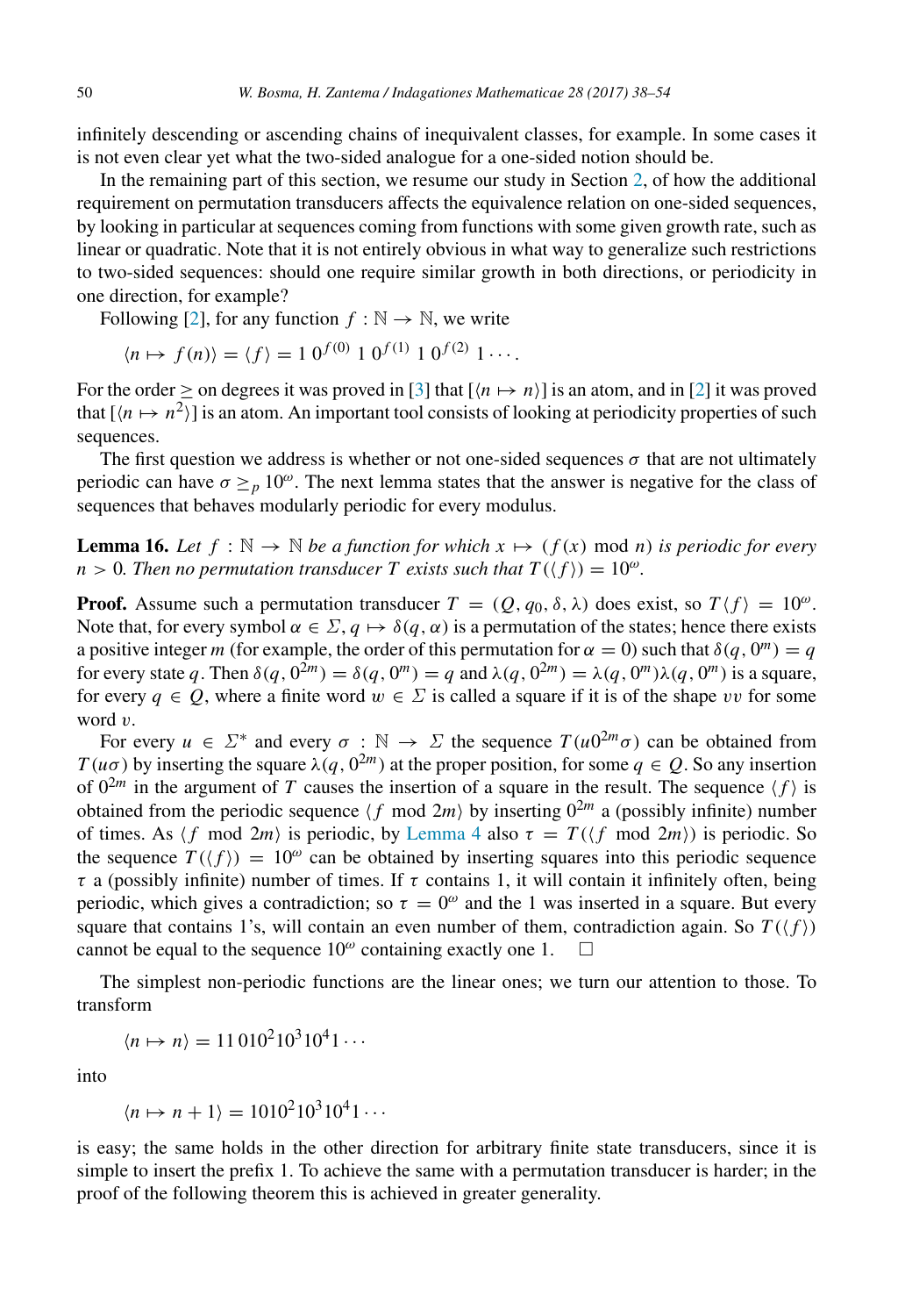<span id="page-13-0"></span>**Theorem 17.** Let  $k, l \in \mathbb{N}$  with  $k \geq 1$ . Then  $\langle n \mapsto kn+l \rangle \sim_p \langle n \mapsto n \rangle$ ; in other words: all *(non-constant) linear functions are equivalent under* ∼*p.*

**Proof.** We will prove that  $\langle n \mapsto kn+l \rangle \sim_p \langle n \mapsto n \rangle$ , for  $k, l \in \mathbb{N}$  with  $k \geq 1$ , in five steps.

The first step deals with the easy direction (from right to left): a simple one-state permutation transducer  $T = (\{q_0\}, q_0, \delta, \lambda)$  suffices, if we let  $\lambda(q_0, 0) = 0^k$  and  $\lambda(q_0, 1) = 10^l$ . Indeed, every word  $10^n$  in  $\sigma$  will be replaced by  $10^l (0^n)^k = 10^{kn+l}$ .

For the other direction we first prove that  $\langle n \mapsto n+l \rangle \geq p \langle n \mapsto n+l-1 \rangle$  for every  $l \geq 1$ ; we then use the same construction to prove for fixed  $k \ge 1$  that  $\langle n \mapsto kn+l \rangle \ge p \langle n \mapsto kn+l-1 \rangle$ . Next we show that  $\langle n \mapsto kn \rangle \sim_p \langle n \mapsto n \rangle$ , and finally we just apply transitivity.

To see that  $\langle n \mapsto n+l \rangle \geq p \langle n \mapsto n+l-1 \rangle$  for every  $l \geq 1$  we distinguish the cases *l* is even and *l* is odd. If *l* is even write  $l = 2r$  with  $r > 0$  and consider the following permutation transducer (where the string ? is irrelevant for the proof):



It is easily seen to transform  $10^{2r+n}$  to  $10^{r-1}0^{r+n/2} = 10^{2r-1+n/2} = 10^{l-1+n/2}$  for even *n* and to  $\epsilon$  for odd *n*, which is exactly the desired result.

For odd  $l > 1$ , write  $l = 2r + 1$  with  $r \ge 0$ , and consider the following transducer:



This maps  $10^{2r+1+n}$  to  $\epsilon$  for odd *n* and to  $10^r 0^{r+n/2} = 10^{2r+n/2} = 10^{l-1+n/2}$  for all even *n*, again precisely what is required.

Moreover, in both cases, exactly the same transducer applied to  $\langle n \rangle \rightarrow k n + l$  produces  $\langle n \rightarrow kn+l-1 \rangle$ .

But also  $\langle n \mapsto kn \rangle \geq p \langle n \mapsto n \rangle$ ; for this let  $T = (Q, q_0, \delta, \lambda)$  be a *k*-state partial transducer with  $\delta(q_0, 1) = q_0$  and  $\lambda(q_0, 1) = 1$ , with a directed *k*-cycle  $(q_0, q_1, \ldots, q_{k-1}, q_0)$  with transitions  $\delta(q_i, 0) = q_{i+1 \mod k}$  and  $\lambda(q_0, 0) = 0$  but  $\lambda(q_i, 0) = \epsilon$  for  $i > 0$ . This can be extended to a permutation transducer  $T'$  by [Lemma 2,](#page-2-0) that is easily seen to have the desired effect of replacing any block of *k* consecutive 0s by a single 0.

By the transitivity property of [Lemma 3](#page-3-1) we can compose the  $l + 1$  steps

 $\langle n \mapsto kn+l \rangle >_n \cdots >_n \langle n \mapsto kn \rangle >_n \langle n \mapsto n \rangle$ ,

for any  $l \geq 0$  and  $k > 0$ , which finishes the proof.  $\square$ 

We can slightly extend the class of 'linear functions' from the previous lemma, by allowing rational coefficients combined with rounding to get a map to natural numbers again, as will be expressed in [Corollary 19.](#page-14-0) The construction with which it can be achieved, however, can be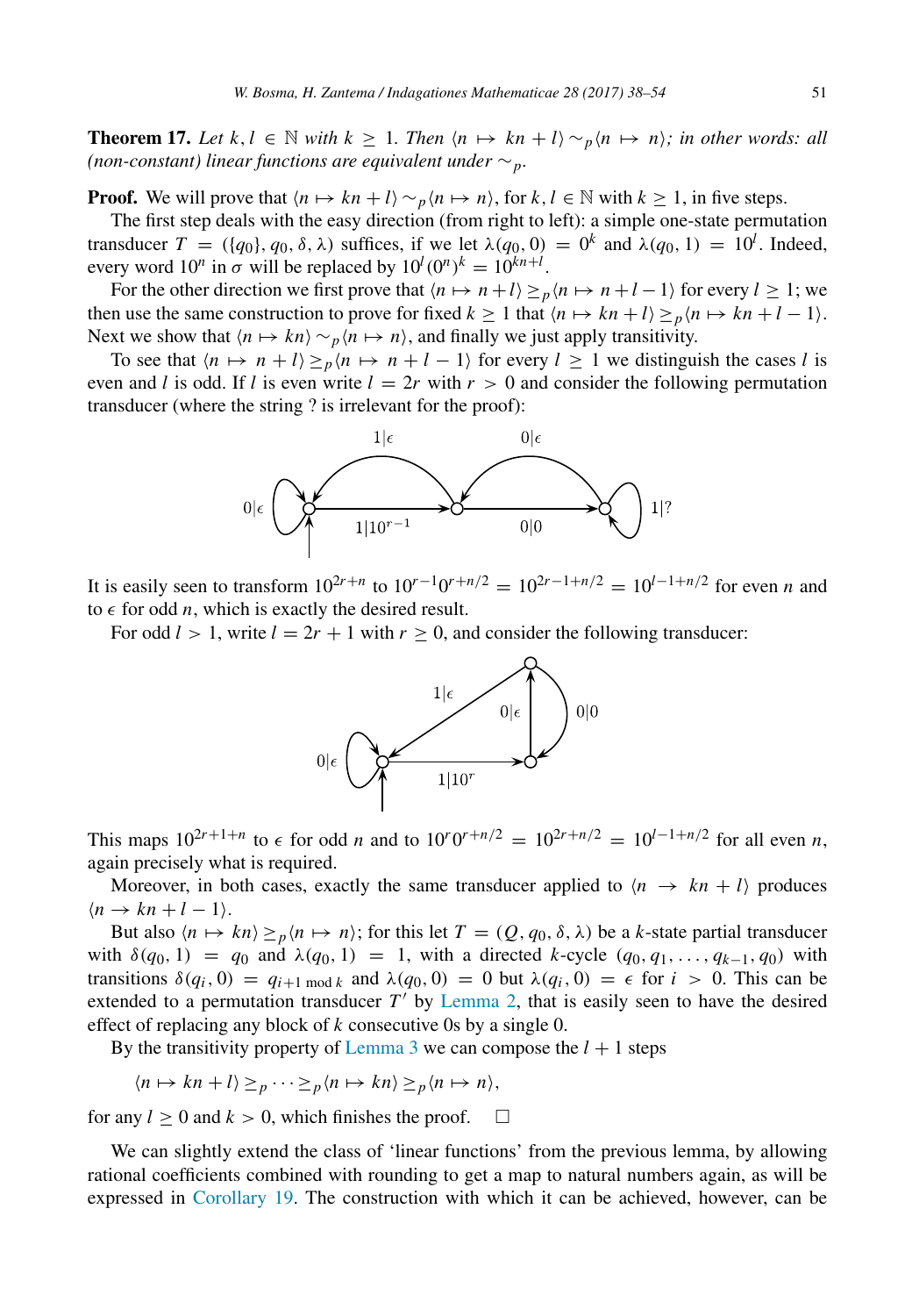generalized to the following situation, resembling the 'spiraling' functions from [\[2\]](#page-16-5). This result may be useful by itself, and could be used to prove [Theorem 17](#page-13-0) as well.

<span id="page-14-1"></span>**Theorem 18.** Let  $f : \mathbb{N} \to \mathbb{N}$  be a function for which  $n \mapsto (f(n) \mod m)$  is periodic *for every m* > 0. Then  $\langle f \rangle \geq_{p} \sigma$  *for*  $\sigma : \mathbb{N} \to \Sigma$  *if and only if there exist* k, *h* > 0 *and p*<sub>0</sub>, ..., *p*<sub>*k*−1</sub>, *c*<sub>0</sub>, ..., *c*<sub>*k*−1</sub> ∈  $\dot{\Sigma}^*$  *such that* 

$$
\sigma = \prod_{j=0}^{\infty} \left( \prod_{i=0}^{k-1} p_i c_i^{[f(i+jk)/h]} \right) = p_0 c_0^{[f(0)/h]} p_1 c_1^{[f(1)/h]} \cdots
$$

**Proof.** Assume  $\langle f \rangle \geq_{p} \sigma$  for some  $\sigma : \mathbb{N} \to \Sigma$ . Then a permutation transducer  $T =$  $(Q, q_0, \delta, \lambda)$  exists such that  $T(\langle f \rangle) = \sigma$ . Let  $m = #Q$  and let *h* be a positive integer such that  $\delta^h(q, x) = q$  for every  $q \in Q$  and every permutation  $\delta(-, x) : Q \to Q$ , for fixed  $x \in \Sigma$ . (For instance, *h* could be taken as *m*!, or as the least common multiple of the orders of the permutations for the various *x*.) Since  $n \mapsto (f(n) \text{ mod } h)$  is periodic, also  $\langle f \text{ mod } h \rangle$ is periodic, so by [Lemma 4](#page-3-0) we have  $T(\langle f \mod h \rangle) = u^{\omega}$  for some *u*. Replacing *u* by  $u^h$  if necessary, we may assume  $\delta(q_0, u) = q_0$ .

Let *k* be the number of 1's in *u*, then  $u = u_0u_1 \cdots u_{k-1}$  for  $u_i = 10^{f(i) \mod h}$ , for  $i = 0, 1, \ldots, k - 1$ , where in this proof we mean by x mod h the least positive remainder of the division of *x* by *h*. Also define

$$
q_{i+1} = \delta(q_i, u_i),
$$
  $p_i = \lambda(q_i, u_i),$   $c_i = \lambda(q_{i+1}, 0^h)$ 

for  $i = 0, 1, ..., k - 1$ ; since  $\delta(q_0, u) = q_0$  we have  $q_k = q_0$ .

Since  $f(i) = (f(i) \mod h) + h[f(i)/h]$  for all  $i \ge 0$  and  $\delta(q_i, 0^h) = q_i$  for  $i =$ 0, 1, ...,  $k - 1$ , the sequence  $T(\langle f \rangle)$  can be obtained from  $T(\langle (f \mod h \rangle)) = (p_0 p_1 \cdots p_{k-1})^{\omega}$ by inserting  $\lfloor f(i)/h \rfloor$  copies of  $c_i = \lambda(q_{i+1}, 0^h)$  just before the  $(i + 1)$ th 1 in  $\langle f \rangle$  is read. This yields

$$
\sigma = p_0 c_0^{\lfloor f(0)/h \rfloor} p_1 c_1^{\lfloor f(1)/h \rfloor} \cdots p_0 c_0^{\lfloor f(k)/h \rfloor} p_1 c_1^{\lfloor f(k+1)/h \rfloor} \cdots.
$$

Conversely, for  $\sigma = p_0 c_0^{\lfloor f(0)/h \rfloor}$  $\begin{bmatrix} 0 \end{bmatrix}$  (0)/ $\begin{bmatrix} n \end{bmatrix}$  ... we define the partial permutation transducer  $T =$  $(Q, q_0, \delta, \lambda)$  with  $q_0, q_1, \ldots, q_{k-1} \in Q$ , by doing the following for  $i = 0, 1, \ldots, k-1$ . If  $f(i) \equiv 0 \text{ mod } h$  then define  $\delta(q_i, 1) = q_{(i+1) \text{ mod } k}$  and  $\lambda(q_i, 1) = p_i$ , and create a cycle from  $q(i+1)$  mod *k* to itself of length *h*, by adding *h* new states, and all arrows labeled by 0, with exactly one of them having output  $c_i$ , all others have output  $\epsilon$ . If  $f(i) \neq 0$  mod *h* then we also create a fresh cycle from  $q(i+1)$  mod *k* to itself of length *h* in which all arrows are labeled by 0, but now  $\delta(q_i, 1)$  is defined to be the *h* − ( $f(i)$  mod *h*)th state in this cycle. The first arrow in the cycle has output  $c_i$ , all others have output  $\epsilon$ . Now by [Lemma 2](#page-2-0) *T* can be extended to a permutation transducer, and by construction we have  $T(\langle f \rangle) = \sigma$ .  $\Box$ 

<span id="page-14-0"></span>**Corollary 19.** All linear functions  $\langle n \mapsto [rn + s] \rangle$  from  $\mathbb N$  to  $\mathbb N$  with  $0 < r \in \mathbb Q$  and  $0 \le s \in \mathbb Q$ , *are equivalent under* ∼*p.*

**Proof.** We sketch the proof to show that  $\langle n \mapsto |rn + s| \rangle \sim_p \langle n \mapsto n \rangle$  for all  $r > 0$ ,  $s \ge 0$ , by showing both  $\leq_p$  and  $\geq_p$  hold, using [Theorem 18](#page-14-1) for the second part.

There exist positive *a*, *d* and a non-negative integer *b* such that  $rn + s = \frac{an+b}{d}$ . Then  $a = e + fd$  and  $b = g + hd$ , with  $0 \le e, g < d$ ; as in the proof of [Theorem 17](#page-13-0) we can deal with the integral parts of *a* and *b*, so we will assume that  $rn + s = \frac{en + g}{d}$  $\frac{d+g}{d}$ .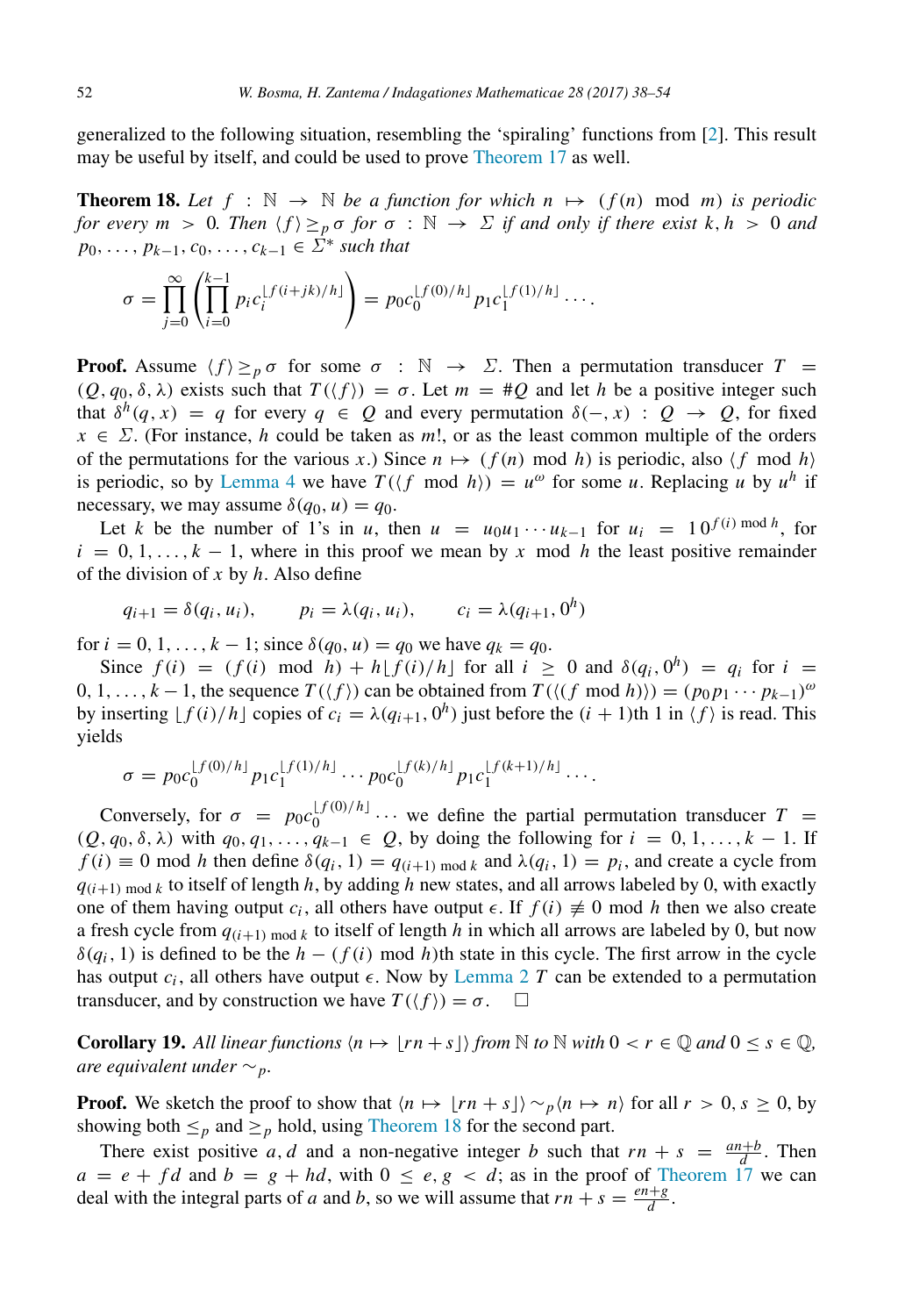It is an easy exercise to construct a permutation transducer to show that  $\langle n \mapsto \lfloor \frac{en+g}{d} \rfloor \rangle$  $\geq$ <sub>*p*</sub> $\langle n \mapsto n \rangle$ , because for the first *d* values  $n = 0, 1, \ldots, d - 1$  there is a jump of 1 in  $\frac{en+g}{d}$  $\frac{d}{dx}$  fewer than *d* times, since *e*, *g* < *d*, and these jumps are repeated in every consecutive block of *d* values for *n*. The permutation transducer now needs not more than *d* states, and on input  $\langle n \mapsto \lfloor \frac{en+g}{d} \rfloor \rangle$  will copy only a one where an increment occurs, together with the corresponding zeroes, and erase symbols at the other positions, thus forming  $\langle n \mapsto n \rangle$ .

To show that  $\langle f : n \mapsto n \rangle \geq_p \langle n \mapsto \lfloor en + g \rfloor \rangle = \sigma$ , we apply [Theorem 18.](#page-14-1) It is clear that *f* mod *m* is periodic for every *m*; it remains to show that  $\sigma$  can be written in the right form. This is easily done using the integers *d*, *e*, *g* introduced above, choosing  $k = h = d$  and setting  $p_i = 10^{\frac{ei+g}{d}}$ ,  $c_i = 0$  for  $i = 0, 1, ..., d - 1$ .  $\Box$ 

Endrullis et al. proved that the class of one-sided linear functions is an atom, together with some results about classes of polynomial functions of higher degree, see [\[2\]](#page-16-5). The corresponding properties under ∼*<sup>p</sup>* are open for now.

We do make some additional basic observations on the hierarchy under ∼*p*.

To begin with, common upper bounds for  $\sigma$  and  $\tau$  always exist, due to the same construction of 'interleaving' as in the case of general transducers; let

$$
zip(\sigma, \tau) = \sigma_0 \tau_0 \sigma_1 \tau_1 \sigma_2 \tau_2 \cdots.
$$

Then a simple 2-state transducer alternating copying and erasing a symbol will prove that both  $\min(\sigma, \tau) \geq p \sigma$  and  $\min(\sigma, \tau) \geq p \tau$  by choosing the proper state as initial state.

It is not so easy to determine in what case suprema do exist, for instance because of the existence of infinitely descending chains. But let us first observe that infinitely ascending chains under  $\geq$ <sub>p</sub> do exist due to the zip-construction: in fact, we can construct an infinitely ascending chain starting with any  $\sigma$ , as follows. Choose  $\tau$  not in or below the class  $[\sigma]_p$ , that is, outside  $\{\sigma': \sigma \geq_{p} \sigma'\};$  this is possible since the set contains at most countably many elements as there are no more transducers. Then  $\text{zip}(\sigma, \tau) \geq p \sigma$  but not conversely.

At least one infinitely descending chain is given by

$$
\langle n \mapsto 2^n \rangle \geq_p \langle n \mapsto 4^n \rangle \geq_p \langle n \mapsto 16^n \rangle \geq_p \cdots
$$

where  $\geq_p$  is proved by the transducer



and the converse inequality does not even hold for  $\geq$ , see [\[2\]](#page-16-5).

## 6. Concluding remarks

The research in this paper grew out of curiosity after attending the talk by Jörg Endrullis at the workshop 'Automatic sequences, Number theory, Aperiodic order' in October 2015, about the concept of equivalent infinite sequences. We would like to thank Jörg Endrullis for inspiration, Jeff Shallit for useful conversations, and also Robbert Fokkink for earlier discussions with the first-mentioned author about bi-infinite versions of periodicity. This, together with unhappiness